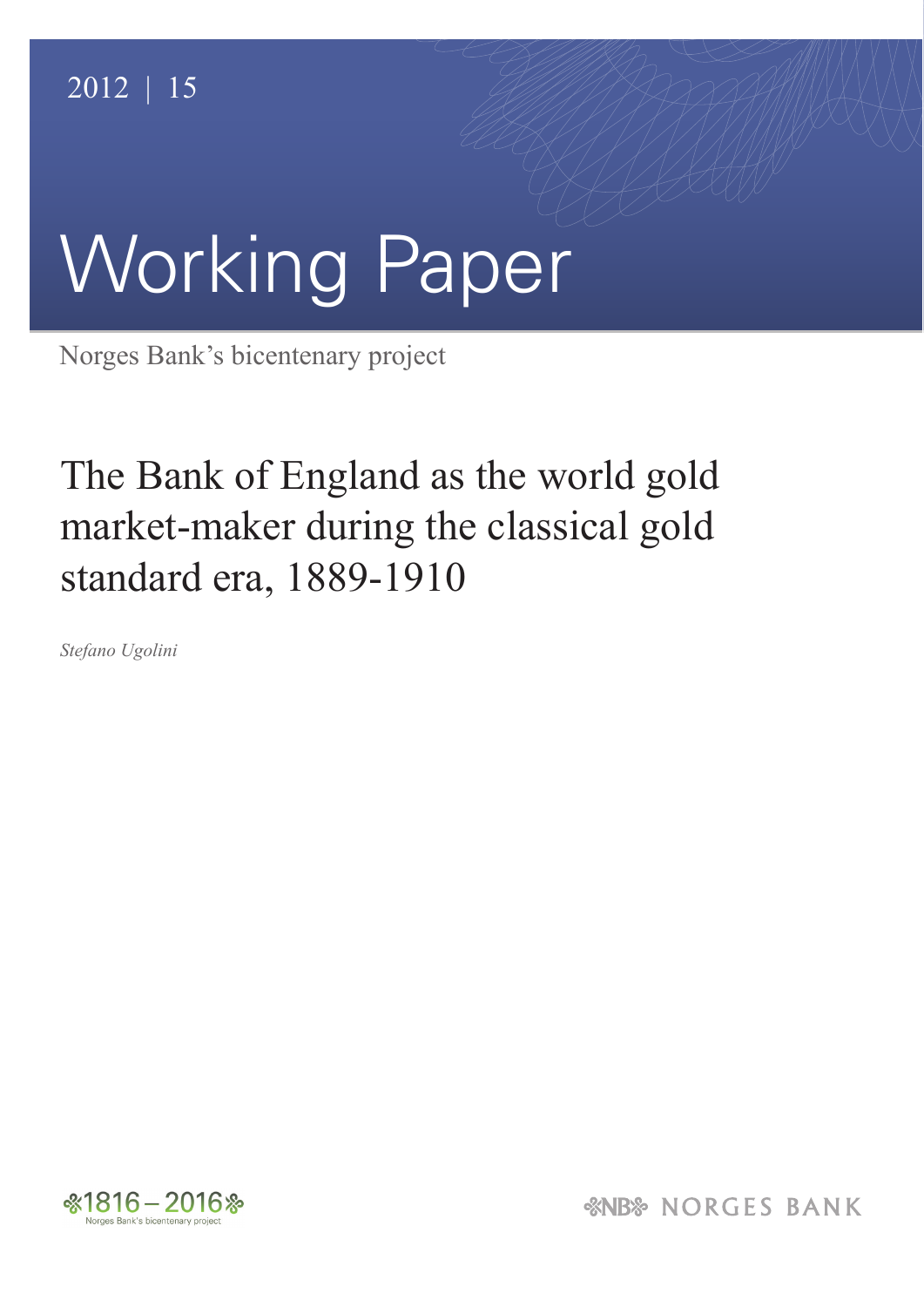#### **Working papers fra Norges Bank, fra 1992/1 til 2009/2 kan bestilles over e-post:** servicesenter@norges-bank.no

Fra 1999 og senere er publikasjonene tilgjengelige på www.norges-bank.no

Working papers inneholder forskningsarbeider og utredninger som vanligvis ikke har fått sin endelige form. Hensikten er blant annet at forfatteren kan motta kommentarer fra kolleger og andre interesserte. Synspunkter og konklusjoner i arbeidene står for forfatternes regning.

#### **Working papers from Norges Bank, from 1992/1 to 2009/2 can be ordered by e-mail:** servicesenter@norges-bank.no

Working papers from 1999 onwards are available on www.norges-bank.no

Norges Bank's working papers present research projects and reports (not usually in their final form) and are intended inter alia to enable the author to benefit from the comments of colleagues and other interested parties. Views and conclusions expressed in working papers are the responsibility of the authors alone.

ISSN 1502-8143 (online) ISBN 978-82-7553-703-2 (online)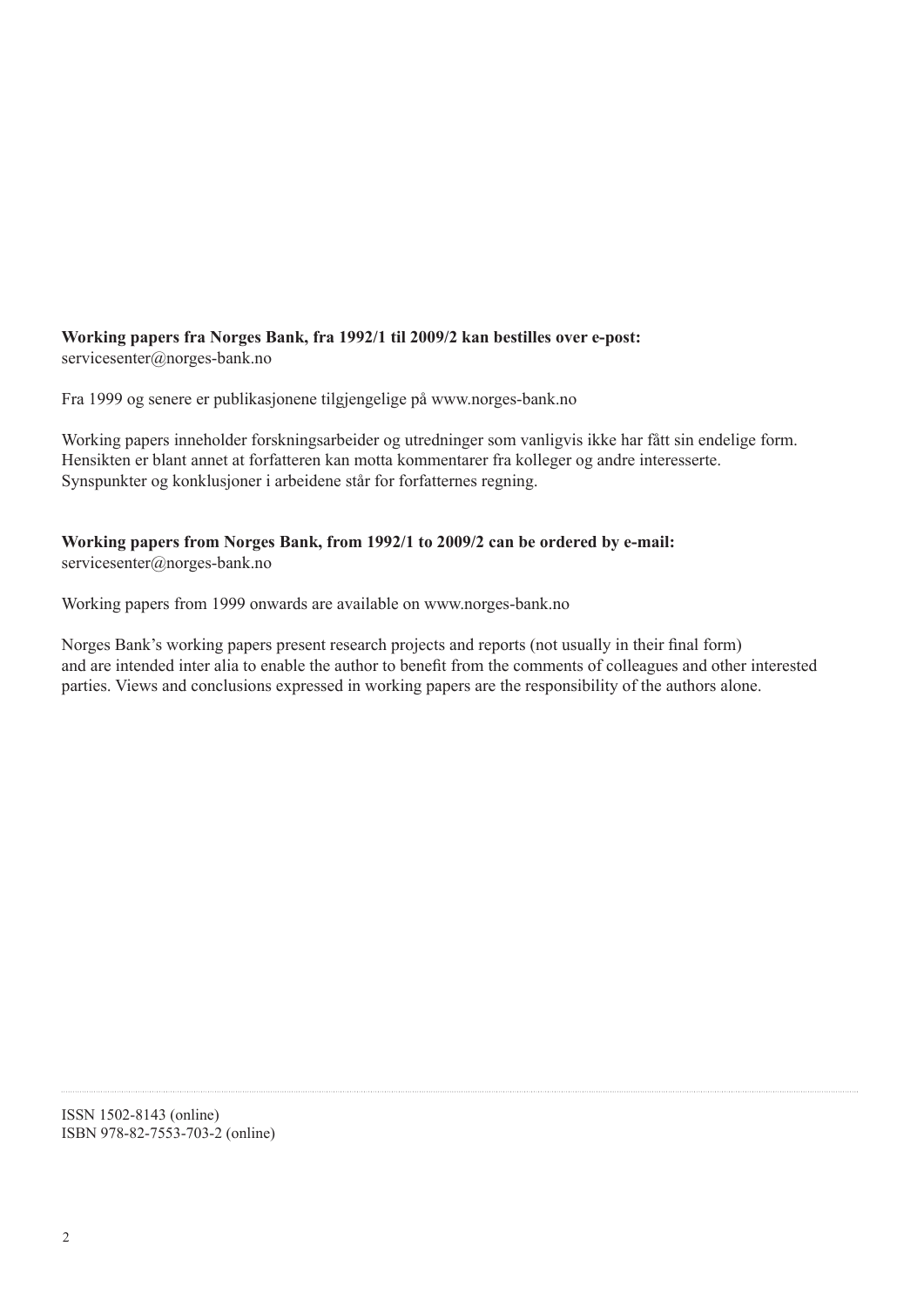### **The Bank of England as the World Gold Market-Maker during the Classical Gold Standard Era, 1889-1910**

*Stefano Ugolini*\*

This draft: 31 October 2012

**Abstract:** This paper studies the microfoundations of the so-called "gold device" policy by analysing a new dataset on the Bank of England's operations in the gold market at the heyday of the classical gold standard. It explains that "gold devices" must be understood in connection to the Bank's role as gold market-maker in London and to the position of London as world gold market. Contrary to the literature, the paper shows that "gold devices" were sophisticated monetary policy tools intended to complement – not to substitute – interest rate policy and aimed at smoothing – not at hampering – international adjustment. These findings demonstrate the potential of adopting a microstructural approach to the study of monetary policy, and call for a reassessment of efficiency measurement for the gold standard. **JEL:** E58, G24, L11, L14, N23.

**Keywords:** Monetary policy, gold standard, gold market, market microstructure.

<sup>\*</sup> The author is Assistant Professor of Economics at Sciences Po Toulouse and LEREPS – University of Toulouse 1 Capitole. Contact: stefano.ugolini@univ-tlse1.fr. The author owes to Sandra Bott for her invitation to write this contribution, as well as to Olivier Accominotti, Vincent Bignon, and Clemens Jobst for their generous comments on a previous draft. Very kind assistance by the archivists of the Bank of England (Sarah Millard, Lara Webb, and Ben White) is gratefully acknowledged. The usual disclaimers apply.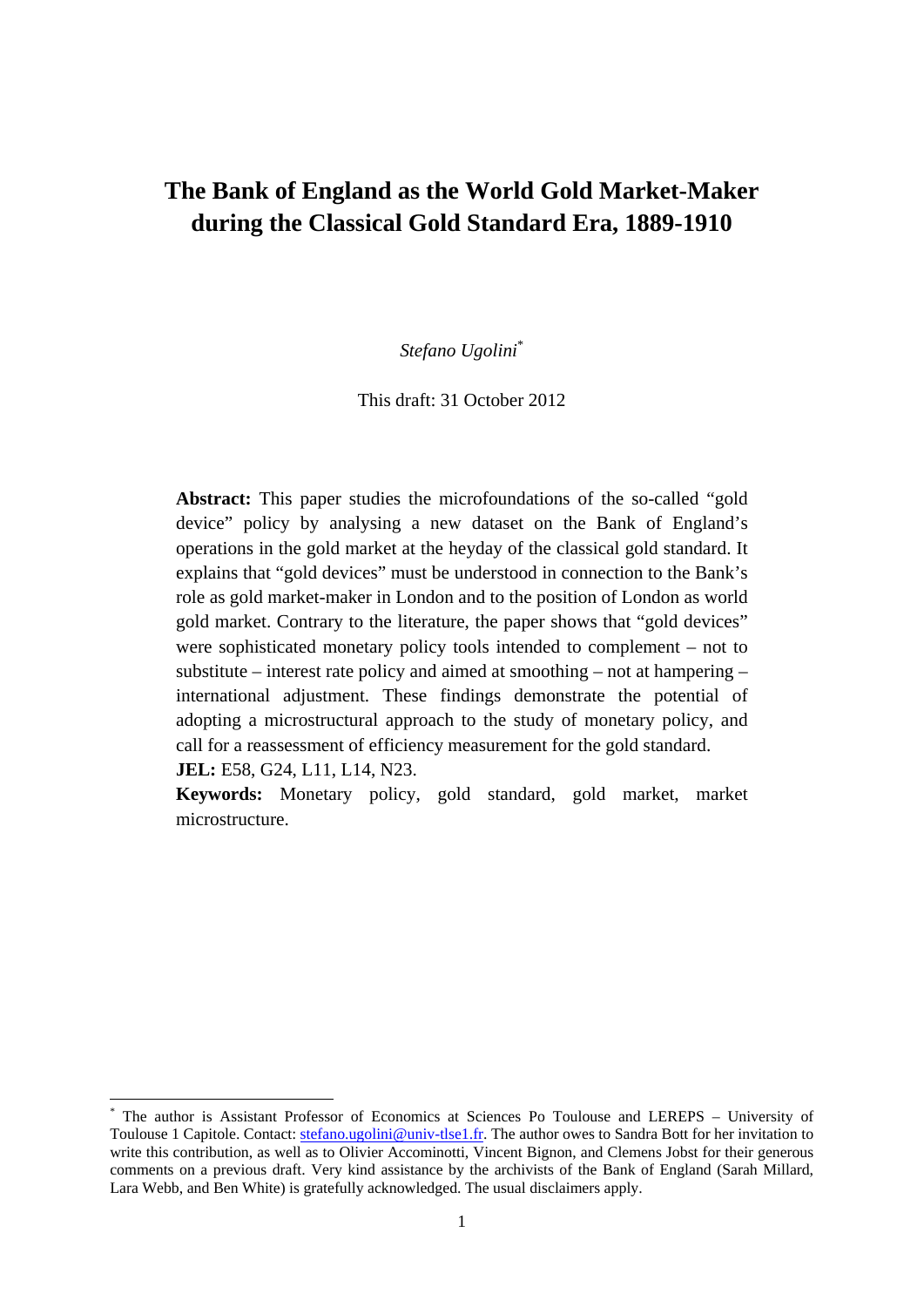#### **1. Motivation**

Although textbook accounts of the classical gold standard understandably simplify its illustration by arguing that it featured a fixed price of gold, connoisseurs know that such a claim is not completely accurate: albeit extremely narrowly, the price of gold did actually happen to vary under the aegis of this international monetary system. This was not only due to transaction costs: the practice of slightly modifying from time to time the official price of gold was in fact a rather common one, as it was followed by many central banks – including the Bank of England itself, i.e. the institution which stood at the very centre of the whole system (Sayers 1953, 1976). Because the effect of such practices was to change the "gold points" (i.e., the band within which the exchange rate was allowed to fluctuate without entailing international gold flows), they have generally been seen as violations of the (alleged) rules of the gold standard: hence, they have been dubbed with the pejorative name of "gold devices". How should we interpret the fact that central banks departed so considerably from the standard theory of the workings of a monometallic system, which was nonetheless already well established at the time (see e.g. Goschen 1864)? Scholars have generally answered that policymakers' unwillingness to comply with the "rules of the game" was a sort of relic of bullionist sentiments, tied to a certain reluctance to implement the "proper" strategy (i.e., moving interest rates: see e.g. Sayers 1953, 1976; Scammell 1965; Contamin 2003), if not to a certain sympathy towards some forms of capital controls aimed at hindering international arbitrage (see e.g. Gallarotti 1995, pp. 47-9). Yet this macroeconomic approach does not provide completely satisfactory answers to the question. Raising the official gold price can hardly be assimilated to establishing capital controls, because it did not at any rate impede the physical transfer of gold abroad. Moreover, other strategies than paying premia on gold – and hence risking losses – were available to central bankers in order to avoid raising interest rates: for instance, foreign exchange policy was a viable – and potentially, much more profitable – alternative (Ugolini 2012a). Why were "gold devices" preferred to seemingly more advantageous monetary policy implementation techniques, and why spectacularly so at the very core of the international monetary system – i.e. at the Bank of England, the institution which is generally seen as the custodian of  $19<sup>th</sup>$ -century monetary orthodoxy (Fetter 1965)?

This paper is novel in the fact that it tries to answer this question by assuming a different, microeconomic perspective: it looks at the Bank of England's gold price policy from the viewpoint of the Bank itself. It does so by reassessing – in the light of previously unused archival data – the constraints to which central bankers were subjected. But there is more. By reconstructing the Bank's action, the paper also provides valuable insights on the structure and functioning of the London gold market at the time when this was the world's gold market *par excellence*.

The reason why studying the Bank's policy and studying the gold market basically amount to the same thing is straightforward. Before the First World War, London was not only the most liquid exchange for refined gold; it also was the place to where most newly-minted gold ore headed directly. According to Van Helten (1982, pp. 539-40), there were at least four reasons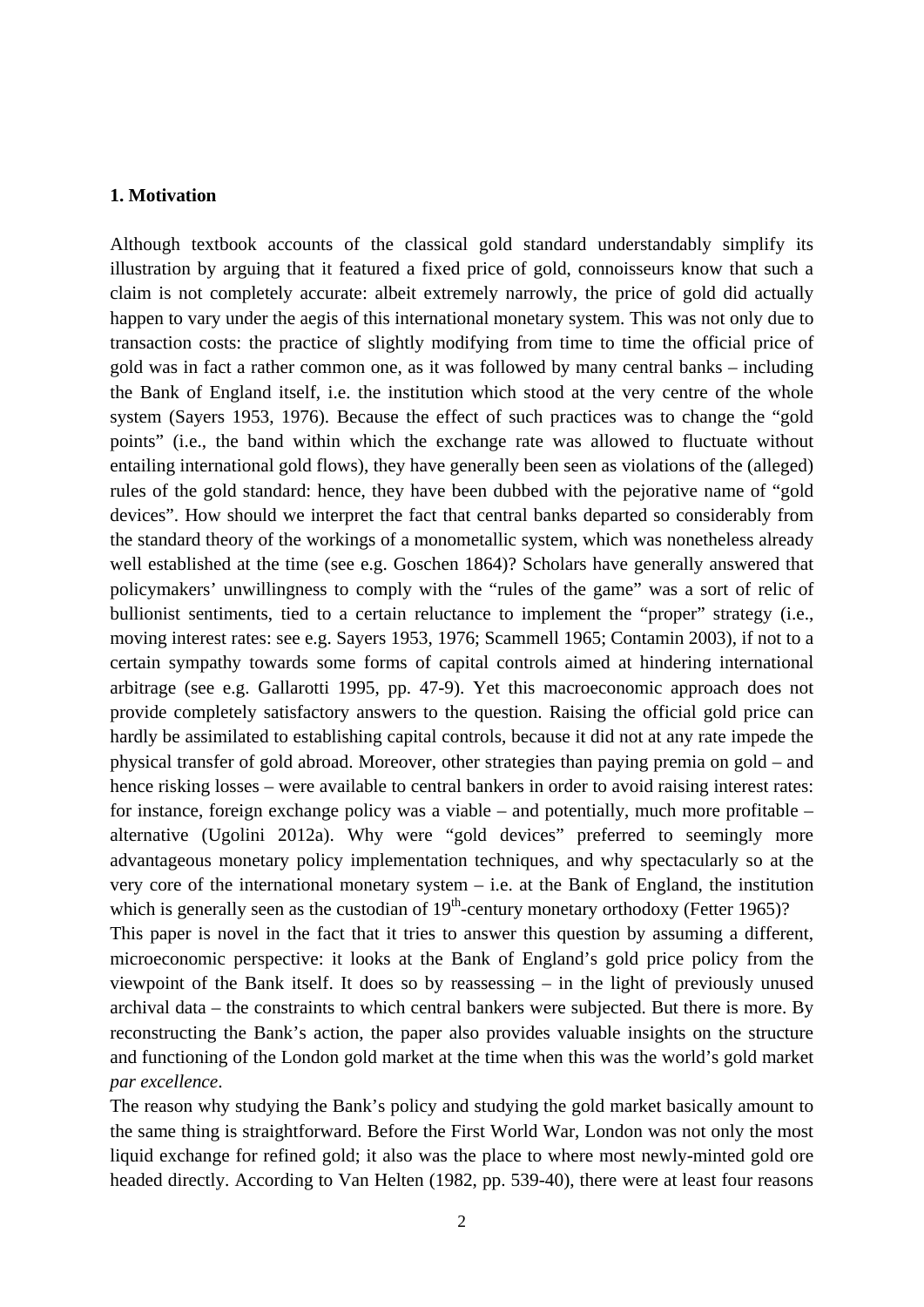why this was the case: 1) the United Kingdom's *laissez-faire* legislation concerning bullion flows; 2) the exporters' certainty to be able to sell gold – whatever the state of supply – at least at the Bank of England's legal minimum bid price; 3) the presence in London of considerable network facilities (insurance, brokerage, banking, securitized warehousing, etc.); 4) the presence in London of reputed mints and refineries, which gold-producing countries lacked<sup>2</sup>. Of these four, the second condition in particular is relevant from our viewpoint. It shows that the Bank of England played a pivotal role in ensuring the centrality of the London gold market. Contrary to most other central banks (Contamin 2003; Ugolini 2012b), Threadneedle Street actually had a formal obligation to buy unlimited amounts of pure gold at a price fixed by the law (see section 2.l). Being certain about the minimum eventual yield of their shipments, gold exporters systematically preferred London to other financial centres as their final outlet. *De facto*, this circumstance made the Old Lady the *market-maker of last resort* of the world's most important gold market<sup>3</sup>.

In the light of what precedes, it is convenient to see the Bank of England's "gold devices" as the strategies put in place by the London gold market-maker in order to carry out the daily functioning of this market. This microstructural approach allows to better qualify both the rationale of the Bank's monetary policy and the workings of the London gold market at the time of their undisputed heyday.

The remainder of the paper is organized as follows. Section 2 reviews the microstructural features of the London gold market and introduces the question of how to interpret its marketmaker's price policies. Section 3 analyses the Bank's operations in the light of the institutional constraints imposed on it, and thus reassesses the question of "gold devices" as monetary policy tools. Eventually, section 4 concludes.

#### **2. The Bank and the Market: Institutional Features**

#### *2.1: The Microstructure of the London Gold Market*

When in the 19<sup>th</sup> century people talked about the "London gold market", they meant to refer to that particular subsection of the British financial system – composed by a well-defined group of intermediaries – which was specialized in dealing in a set of similar, but imperfectly substitutable goods: these included unrefined gold ore, refined gold bars, and a variety of gold coins produced by national or foreign mints. Because conversion of one kind of item into the other entailed a number of small but non-negligible costs (refining, melting, essay, minting, transportation, insurance, loss of interest...), the relative price of each item with respect to the others varied within a narrow but non-null band of fluctuation.

 $2$  Van Helten (1982, pp. 540-2) reports that in the 1890s, tentative efforts by German carriers and refiners to secure the output of South African goldmines were outcompeted by London-based agents: although transportation, brokerage and refining costs were lower in Hamburg, loss of interest and foreign exchange risk still made London a more convenient outlet to South African producers.

<sup>&</sup>lt;sup>3</sup> Other central banks (e.g. the Bank of France) usually purchased gold bars to the public, but they were not required to precommit to fixed bid prices: contrary to the Bank of England, therefore, they failed to be marketmakers of last resort on their domestic gold markets.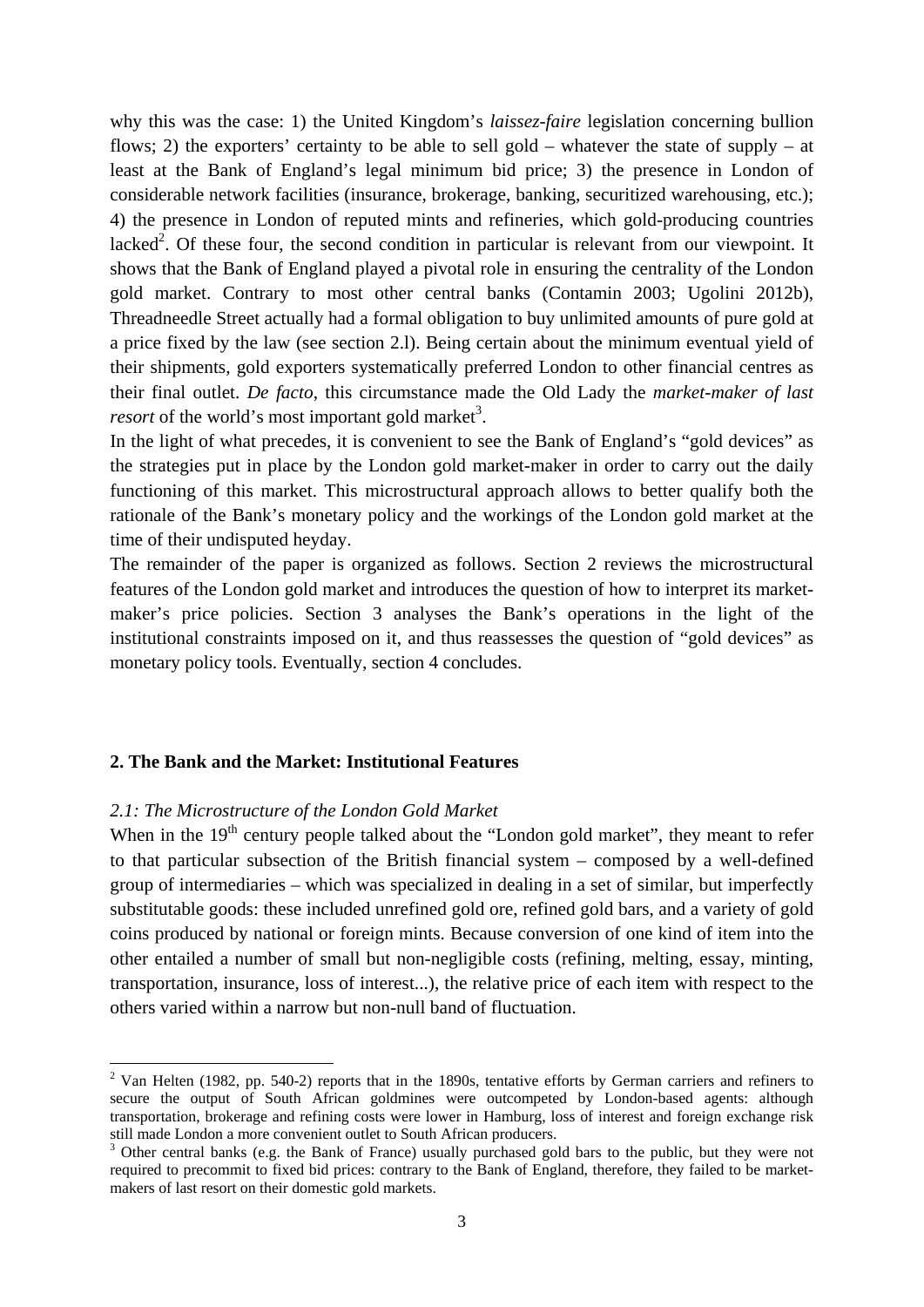As far as its microstructure is concerned, the London gold market was a fairly concentrated one. It only featured four brokers<sup>4</sup>, as well as one big dealer (the Bank of England) which set bid and ask prices to market participants<sup>5</sup>. The dealer did not receive limit orders from its customers (only spot orders were allowed), and did not initiate trades on its own initiative (the Bank just offered the gold market a number of *standing facilities*).

Microstructure theory suggests that the fixing of bid and ask prices by a dealer of this kind might be determined by two different factors. On the one hand, it might depend on market power: the dealer sets prices with the aim of maximising her profits on intermediation. On the other hand, it might depend on inventory costs: the dealer sets prices with the aim of preserving the optimality of her inventories<sup>6</sup>. Which of the two possible determinants of bidask spreads highlighted by theory was actually predominant in the case of the London gold market-maker's price policy?

#### *2.2: Bid-Ask Spreads and Market Power*

Let us start from monopolistic power. To begin with, it must be acknowledged that the Bank of England's *de facto* monopoly of gold dealership was not the outcome of legal restrictions: had they wished to do so, competitors might have freely entered the business<sup>7</sup>. To all likelihood, the reason why the Old Lady stayed alone must have been related to the specificities of gold-dealing activities. On the one hand, fixed costs tied to safety issues (including managing and verification costs) made the business subject to increasing returns to scale. On the other hand, opportunity costs of holding inventories (tied to the fact that bullion is an unproductive investment) were much lower to the Bank of England than to any other British intermediary, because its money-issuing privilege already implied the obligation to hold statutory gold reserves. Therefore, on the whole, Threadneedle Street enjoyed a considerable vantage position which constituted an entry barrier to competitors.

Such advantages, however, did not come for free: as a matter of fact, regulation of the Bank's overall business by the Act of 1844 had important implications for its gold-dealing activities as well. First, the requirement to hold statutory gold reserves meant that the Bank was unable to set freely the overall level of its inventories as an unregulated competitor might have done. Second, the requirement to convert banknotes into British full-bodied gold coins (the socalled "sovereigns") and vice-versa at a fixed exchange rate did not leave the Bank with any margin for manoeuvre concerning this particular quality of gold: while a private dealer might well have refused to sell sovereigns at the legal price, the Old Lady was forbidden to do so. Third, as already mentioned by section 1, the Bank was explicitly imposed a minimum bid price for gold bars – once more, a requirement a private dealer was free not to fulfil. Hence, the fixing of gold prices by the Bank was seriously constrained by law. In the light of this, it

 $4$  The four London bullion brokers were: Mocatta & Goldsmid, Sharps Wilkins, Pixley & Abell, and Samuel Montagu & Co (Green 1968). Note that brokers differ from dealers in the fact that they "act strictly as agents for investors and do not assume risk" (Stoll 1978, p. 1133).

<sup>&</sup>lt;sup>5</sup> A nice description of the London gold market and of the Bank of England's Bullion Office as seen by coeval observers can be found in Seyd (1868, pp. 242-58).

<sup>&</sup>lt;sup>6</sup> For of a survey of microstructure theories, see Biais et al. (2005).

 $^7$  Actually, it seems that an attempt to break the Bank's monopoly was indeed planned by some competitors towards the end of the period (see section 4).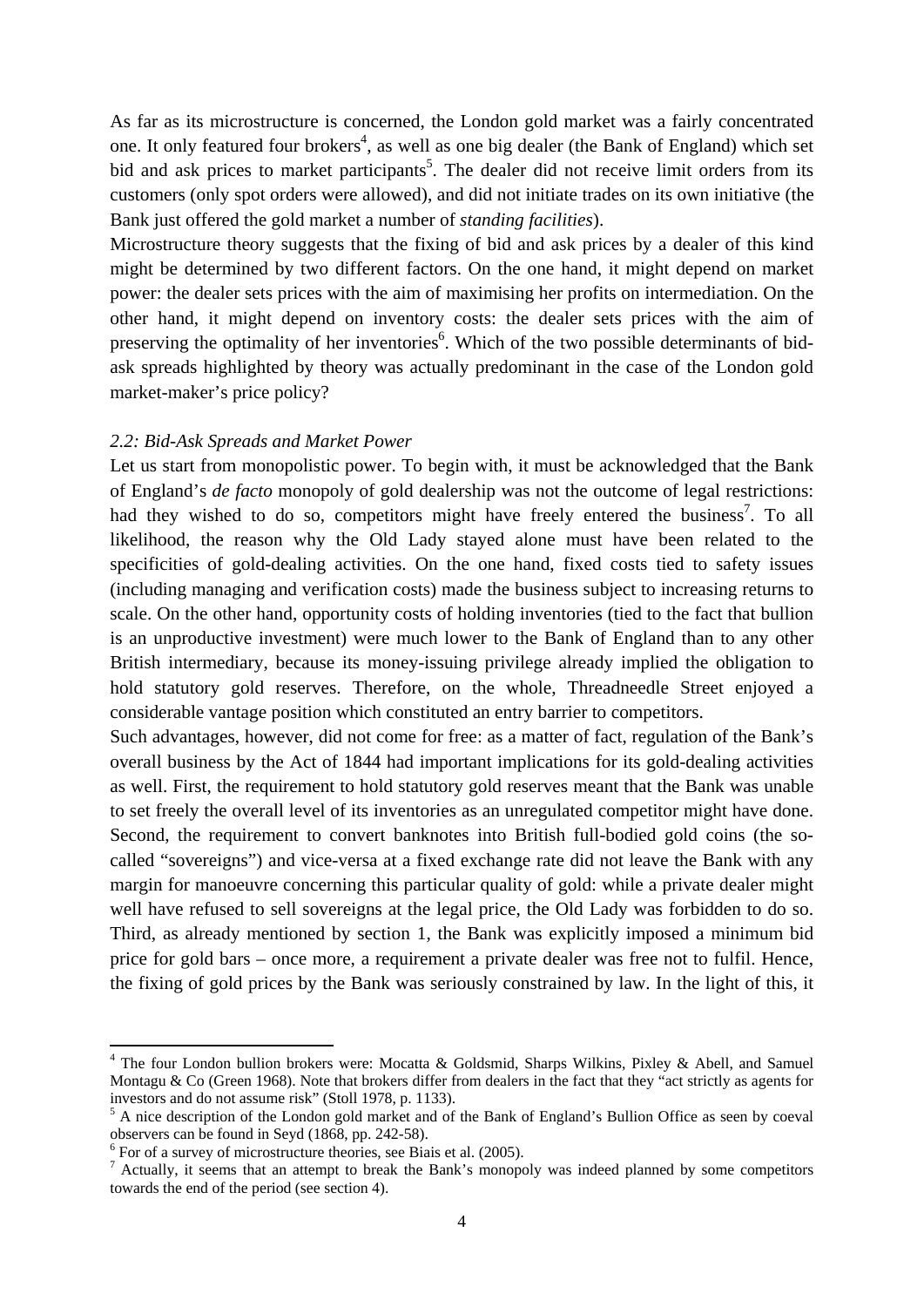is difficult to conceive of intermediation profit maximisation as the major determinant of gold price policy.

#### *2.3: Bid-Ask Spreads and Inventory Costs*

The argument according to which the setting of bid and ask prices reflects the dealer's need to restore optimal inventories is conveniently illustrated by Stoll (1978). His model is designed to describe the behaviour of one dealer whose portfolio is made suboptimal (with respect to her own investment preferences) by the need to accommodate for the customers' desires to buy and sell the asset in which the dealer is specialized. In order to move back from a risky position that she does not wish to maintain, instead of trading on her own initiative the dealer sets new bid and ask quotations: by giving the appropriate incentives to the public, such change is supposed to help the dealer passively rebalance her portfolio. In this framework, the spread between bid and ask prices is dictated by three different kinds of costs faced by the dealer: 1) *order-handling costs* – i.e., the marginal cost of transactions; 2) *information costs* – i.e., the premium compensating the dealer for the risks of trading with customers having superior information about the future value of the asset; 3) *inventory costs* – i.e., the premium compensating the dealer for the risks of holding an undesired position.

Not all three determinants of bid-ask spreads proposed by Stoll (1978) were equally at play in the case of the London gold market-maker. First, available information suggests that no major change in order-handling costs must have occurred during the period of our concern (Officer 1996). Second, the main source of information costs – i.e., uncertainty about the future value of the traded asset – must have played a minor role in the dealer's price-setting strategies: as a matter of fact, uncertainty about the future value of gold was supposed to be nil under a credible gold standard system. As a result, varying inventory costs – or differently said, the costs associated by the dealer to the current level of suboptimality of its own gold portfolio – emerge as the most plausible candidate as the determinant of price changes. Yet this prediction needs to be qualified in the light of the institutional constraints to which the dealer happened to be subjected.

Taken together, the three dispositions of Peel's Act set serious constraints on the Bank's action as gold market-maker. A major breech of law would have resulted in case the Old Lady had failed to 1) keep adequate gold inventories, 2) buy and sell sovereigns at par in unlimited amounts, or 3) purchase gold bars at legal price: as a result, the Bank was legally bound to act as market-maker of last resort on the gold market. All this had serious implications for the determination of optimal inventories and prices. The Bank's optimal gold portfolio had to be a) sufficiently large to meet exogenously-determined reserve requirements, and b) sufficiently provisioned with British sovereigns to meet exogenously-determined demand for this item by the public. In order to adjust the size of the portfolio and to rebalance its composition, however, the Bank was allowed neither to change bid and ask prices for sovereigns, nor to lower the bid price for gold bars below a given threshold. As a result, control over the total size of gold inventories – and even more so, over the size of British coin inventories – could not possibly be maintained through changes in the prices of the gold bars and sovereigns. Faced with these constraints to its gold-dealing activities, the Old Lady started to look for new instruments allowing it to gain more flexibility in the rebalancing of the gold portfolio.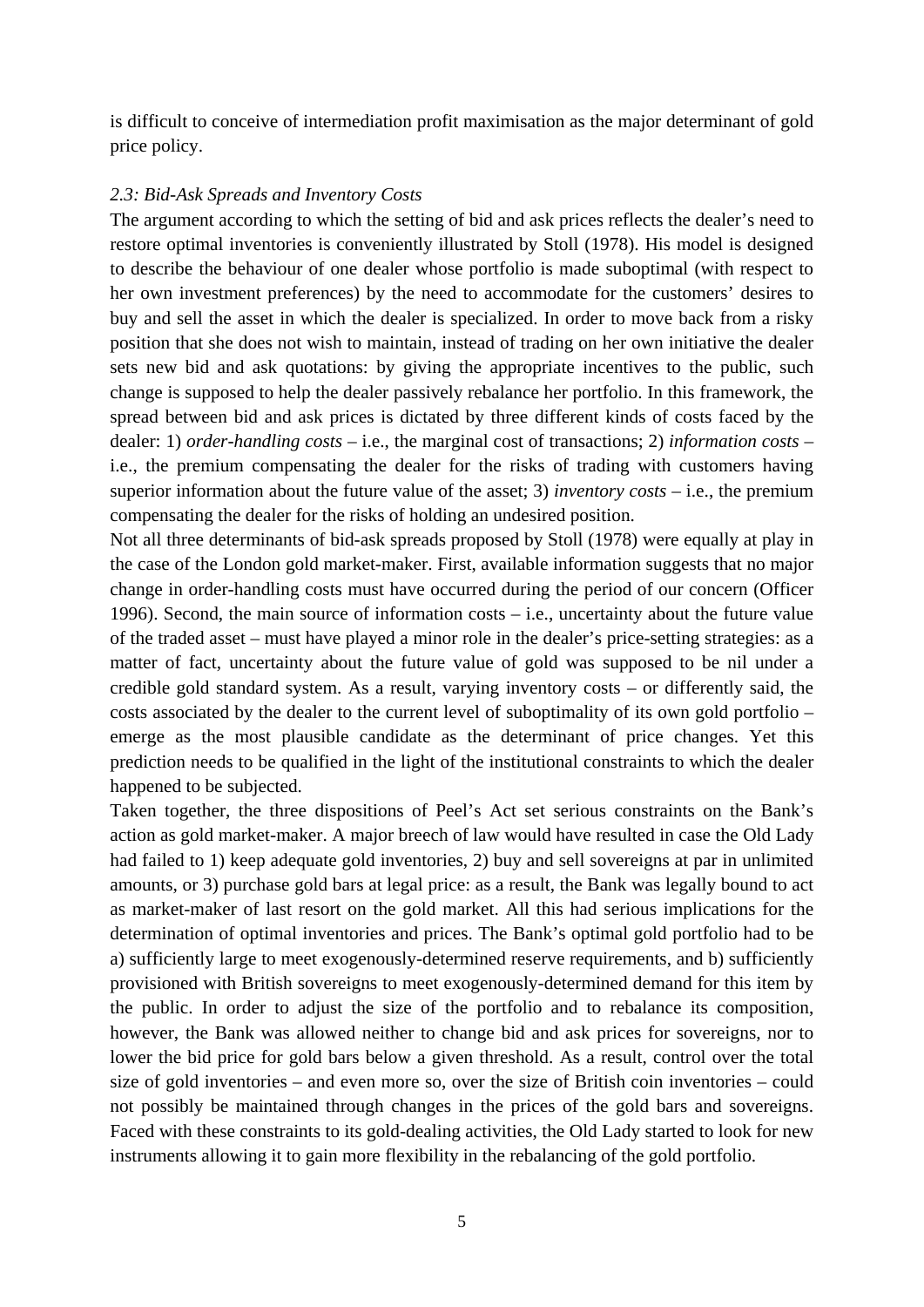#### *2.4: "Conventional" and "Unconventional" Gold Policy*

To the authors of the Act of 1844, it seems to have been self-evident that the Bank's reserves should be basically made up of two "conventional" components (gold bars and sovereigns). As a result, the Act did not dictate any explicit constraint concerning the composition of such reserves, nor did it require the Bank to provide any detail about that. This is not surprising in view of the fact that before the "Gold Rush" of the 1850s, gold coinage was uncommon outside the United Kingdom (Ugolini 2012b). Since gold started to be increasingly minted abroad, however, the market for foreign gold specie turned increasingly liquid in London. At that point, the opportunity was open to the Bank to substantially complement its operations in "conventional" gold items with operations in "unconventional" ones (foreign full-bodied gold  $\text{coins}\right)^8$ .

According to Sayers (1976, pp. 48-9), when the Bank first implemented these operations in 1852 it was driven by a "principle of indifference": foreign specie holdings were considered as occasional and as destined to imminent melting – and thus, they were priced accordingly. As the gold standard spread internationally, however, the Bank started to realize that "unconventional" gold assets gave room for some flexibility in the carrying out of its tasks as London gold market-maker. On the one hand, thanks to the Peelites' insouciance with respect to the definition of "gold", "unconventional" gold assets could well be accounted as legal reserves; on the other hand, however, no constraints were imposed on the Bank concerning the pricing of such assets. As a result, changes in bid and ask prices of "unconventional" gold items could be employed to restore the optimal size of the total portfolio in case of need.

To sum up, since the Bank of England was dealing in a number of imperfectly substitutable gold items and was actively seeking to rebalance the size – and hence, the composition – of its gold portfolio, the Bank's price policy was very much diversified at a disaggregate level in order to make such rebalancing viable. In this framework, it is difficult to interpret bid-ask spreads as evidence of market power. Rather, it is plausible to interpret them as an indicator of inventory costs: the higher the dispersion of gold prices set by the dealer, the lower the degree of optimality of her gold portfolio. These conclusions will be discussed in the next section in the light of empirical evidence.

#### **3. Gold Inventory Strategies and Monetary Policy**

#### *3.1: Gold Prices*

As Sayers (1953, pp. 132-3) already pointed out, gold price policies had narrow limits: the Bank of England could set bid and ask prices for different gold assets only within a nonarbitrage band whose margins were determined by the costs of converting one asset into the

<sup>&</sup>lt;sup>8</sup> Albeit "unconventional" from the viewpoint of textbook gold standard policy, the practice of keeping foreign coins within bullion reserves was not at any rate "unconventional" by international standards. As a matter of fact, a number of central banks adopted this practice with the aim of smoothing international transactions (see e.g. the case of the Austro-Hungarian National Bank: Jobst 2007, pp. 43-7). Nonetheless, the Bank of England was unique in the scale and scope of its gold-dealing operations.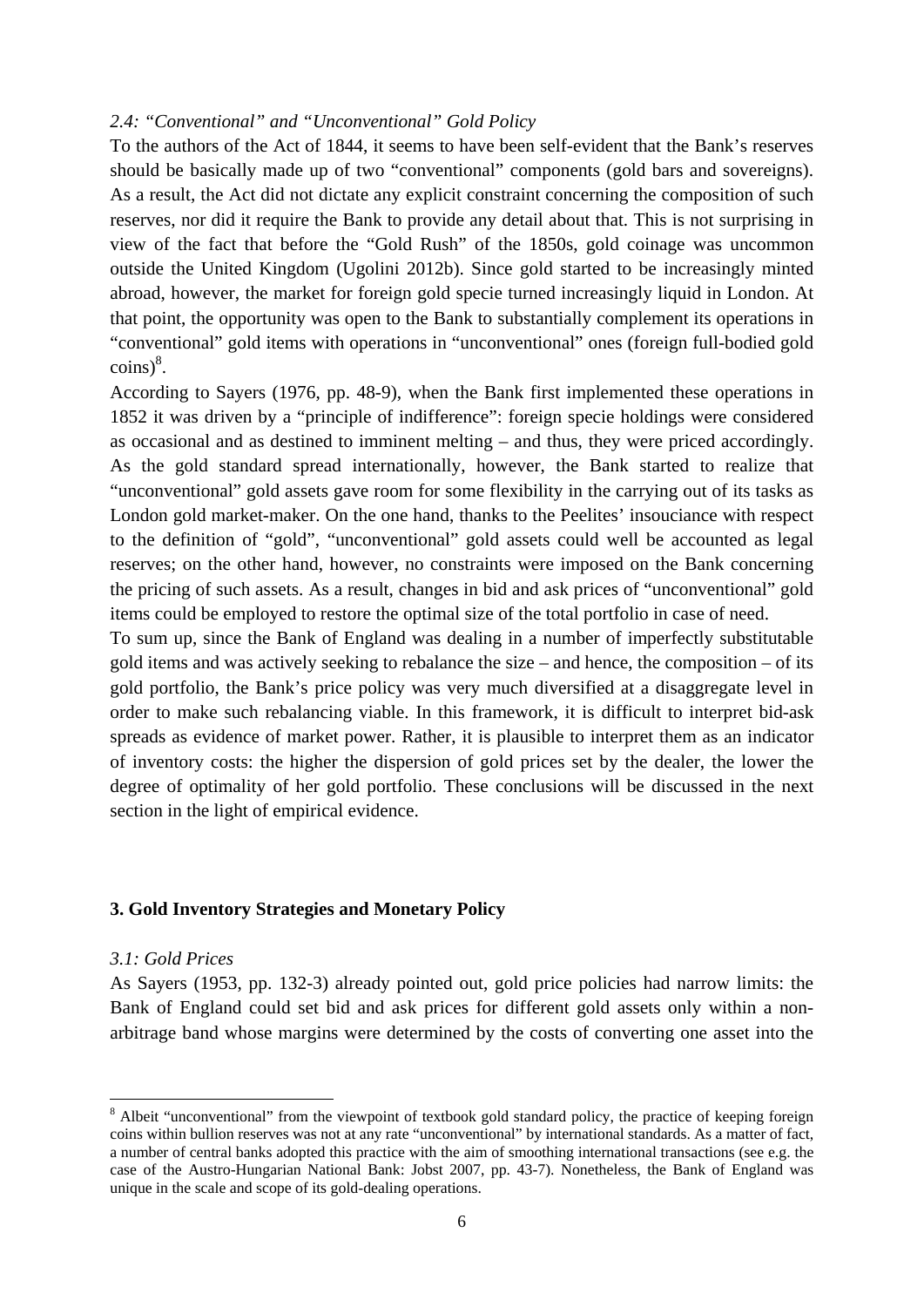other<sup>9</sup>. Still, "within this range the Bank could make a considerable difference to the foreign exchange markets by altering its prices".

In order to analyse the Bank's gold price policy at the heyday of the classical gold standard, a new database has been reconstructed here on the basis of unpublished material from the Bank's archives. This is a considerable improvement with respect to Sayers's (1953) analysis, which – because of the unavailability of archival records – could only rely on market rumours reported by the financial press, and was therefore somewhat discontinuous.

Figure 1 shows the range of all bid and ask prices for a kilogram of fine gold in different shapes (bars or coins) set by the Bank. The picture shows that bid and ask prices for different kinds of gold assets fluctuated very often, and that the gap between minimum and maximum prices changed over time. Bid-ask spreads for gold bars fluctuated from a minimum of 0.10% (in November 1890) to a maximum of 0.43% (from September 1906 on), but the range of variation of all gold prices was much wider (stabilizing at 0.82% from June 1900). As Sayers (1953, pp. 138-9) already remarked, bid-ask spreads for this period are very large compared to those allowed in the interwar by the Gold Standard Act of 1925, which imposed on the Bank a maximum bid-ask spread of 0.16% only. Most interestingly, bid-ask spreads tended to increase over time. In the light of the conclusions of section 2, this should be interpreted as evidence of increasing suboptimality of the Bank's gold portfolio.

The impression is confirmed by figure 2, which compares the total size of the London gold market-maker's inventories with the width of the range of gold prices. The picture suggests that there was some negative relationship between the two factors. The bid-ask spread increased in the aftermath of the Baring crisis of 1890, when the Bank had an hard time securing adequate reserve levels; then it decreased in the central years of the decade, when substantial gold arrivals from South Africa refurbished the Bank's vaults; then it stabilized on a higher level since the eve of the Boer War, when reserves stabilized on a lower level than their mid-1890s peak<sup>10</sup>. Once more, the gold market-maker appears to have widened the range of prices according to varying inventory costs – associated to the degree of suboptimality of its total portfolio. This circumstance appears to be somewhat conflicting with Sayers's conclusion (1953, pp. 148-50) that towards the end of the period under scrutiny, the Bank was acquiring an increasingly firmer control on gold flows through interest rate policy.

#### Figures 1 and 2 about here

#### *3.2: Gold Reserve Composition*

The aggregate picture of the Bank's gold policies is therefore consistent with the idea that the market-maker's main aim was to restore the optimality of its gold portfolio. Does this

There was nothing to regulate the prices at which it would deal in foreign gold coin, save that it would be futile to offer a price lower than that at which it would pay dealers to have foreign coin converted into bars, and equally futile to charge so much that it would pay them to take gold from the Bank in sovereigns. […] These limits were recognized by the Bank, which would generally prefer to part with foreign coin *within* the limits set" (Sayers 1953, p. 133).

 $10$  It might be objected that the adequate level of gold reserves should not be inferred from their absolute amount, but from the coverage ratio of banknote circulation. Yet, as Ugolini (2012c) has pointed out, under the provisions of Peel's Act the adequacy of the Bank's reserve could not be inferred automatically from the coverage ratio. At any rate, the overall volume of the Bank's note circulation remained basically flat throughout the concerned period.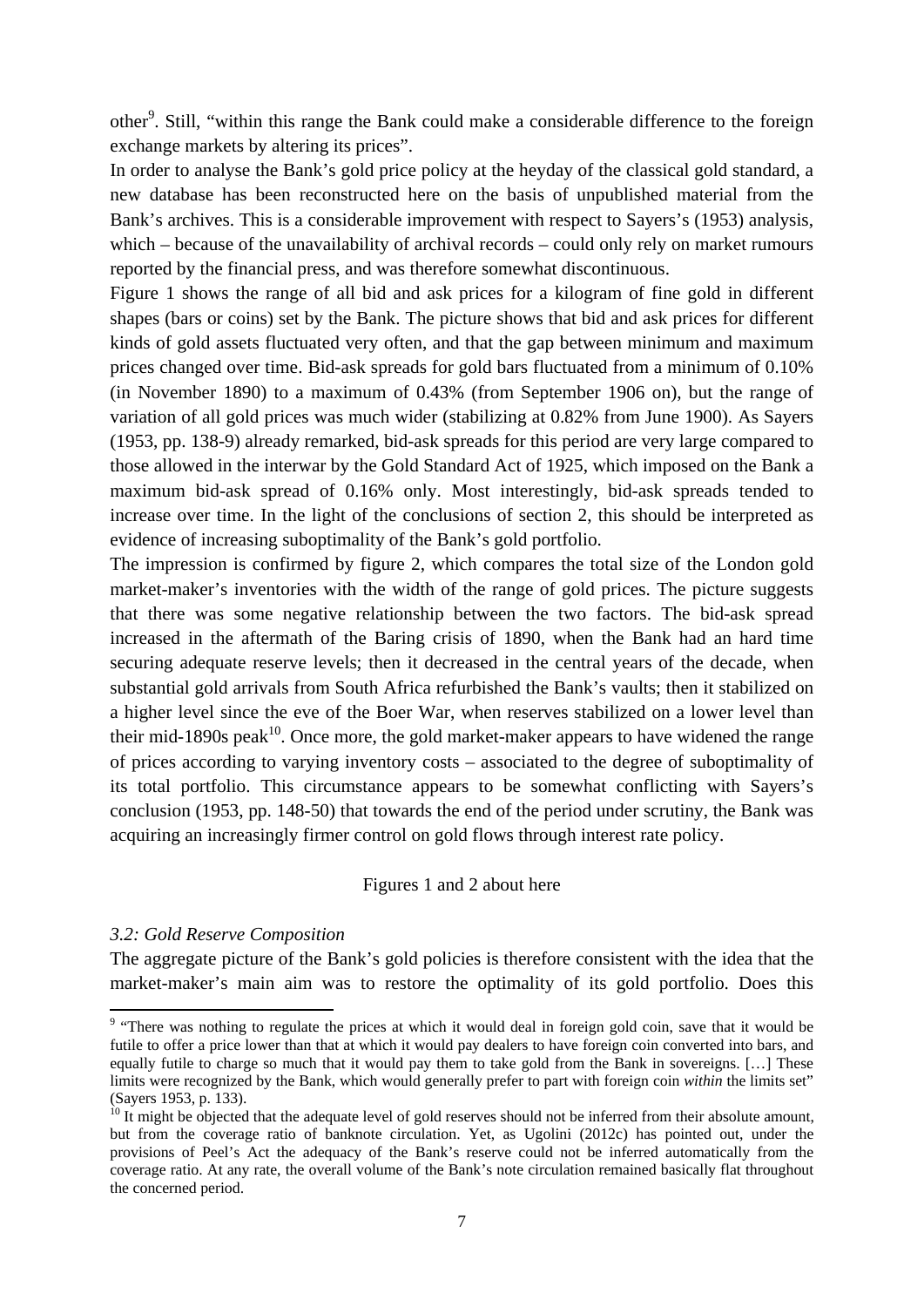conclusion still hold once we look at the data at a more disaggregated level? Figure 3 provides previously unavailable archival data on the actual composition of the "gold reserve" item. A number of interesting features emerge from the picture. First and foremost, the composition of reserves changed very considerably over time. For instance, bars varied from a minimum of 5.75% (July 1891) to a maximum of 69.43% (October 1906) of total gold holdings, while sovereigns varied from 22.85% (June 1910) to 62.06% (March 1894). Taken together, the two "conventional" reserve assets varied from a minimum of 43.97% (October 1910) to a maximum of 96.84% (October 1906) of total holdings. This confirms that in order to restore the optimal size of its gold portfolio, the Bank complemented "conventional" assets by recourse to "unconventional" ones – basically, foreign gold specie. The amount of foreign coins might fall as low as 0.06% of the Bank's total gold holdings (September 1906) and rise to as much as 52.91% (October 1910). Then there were two minor assets: British divisionary silver coins, whose amount was small but non-negligible (averaging 3.77% of reserves), and British worn coins, whose amount was fractional (averaging 0.43%) and only exceeded 1% in two occasions (in 1890 and in 1891) probably in connection with a general recoinage (Clapham 1944, p. 349). The latter is a relevant finding: whereas the literature has traditionally ascribed "paying in light coins" as a typical "gold device" ordinarily deployed during crises (see e.g. Sayers 1953; Officer 1996), the systematic paucity of the Bank's holdings of worn specie throughout the period suggest that the practice must have been confined to some minor episodes only.

Figure 3 has shown that foreign specie were a very important – and occasionally, even a majority – component of total reserves. But what kinds of foreign specie were actually held in the Bank's vaults? Sayers (1953) reported evidence of transactions in a variety of different items (including American, German, and Japanese coins), but unavailability of archival sources forced him to leave open the question of their actual relevance within the Bank's portfolio. The answer to this question is provided by figure 4. While an important role was occasionally played by French napoleons (in 1889 and 1898-1900), German marks (in 1898- 1904 and 1907-10), and Russian imperials (in 1889-93), the lion's share was kept by United States eagles (averaging 77.40% of total foreign specie reserves throughout the period). Despite featuring a large variety of items (including Dutch, Spanish, Japanese, Scandinavian, and Austrian coins), holdings of other foreign-minted specie always remained fractional (averaging 0.33% of total foreign specie reserves throughout the period). Figure 4 also shows that – unlike what was the case for bars and sovereigns – changes in the amounts of each sort of foreign coins were concentrated at some particular moments. This suggests that their acquisition and dismissal must have been tied to some specific market conditions, rather than being a business regularly run by the Bank. Such a circumstance corroborates the impression that "unconventional" gold operations were performed by the Bank only when resorting to "conventional" ones was impossible.

The picture emerging from figures 3 and 4 is important under at least three respects. First, it confirms that the Bank's recourse to "unconventional" gold policy was not actually decreasing towards the end of the period – purchases of foreign specie being maximum in late 1910. Second, it suggests that the deployment of "gold devices" was connected to the degree of suboptimality of the Bank's inventories with respect to the public's utilization of the gold standing facilities. Last but not least, it shows that the composition of reserves varied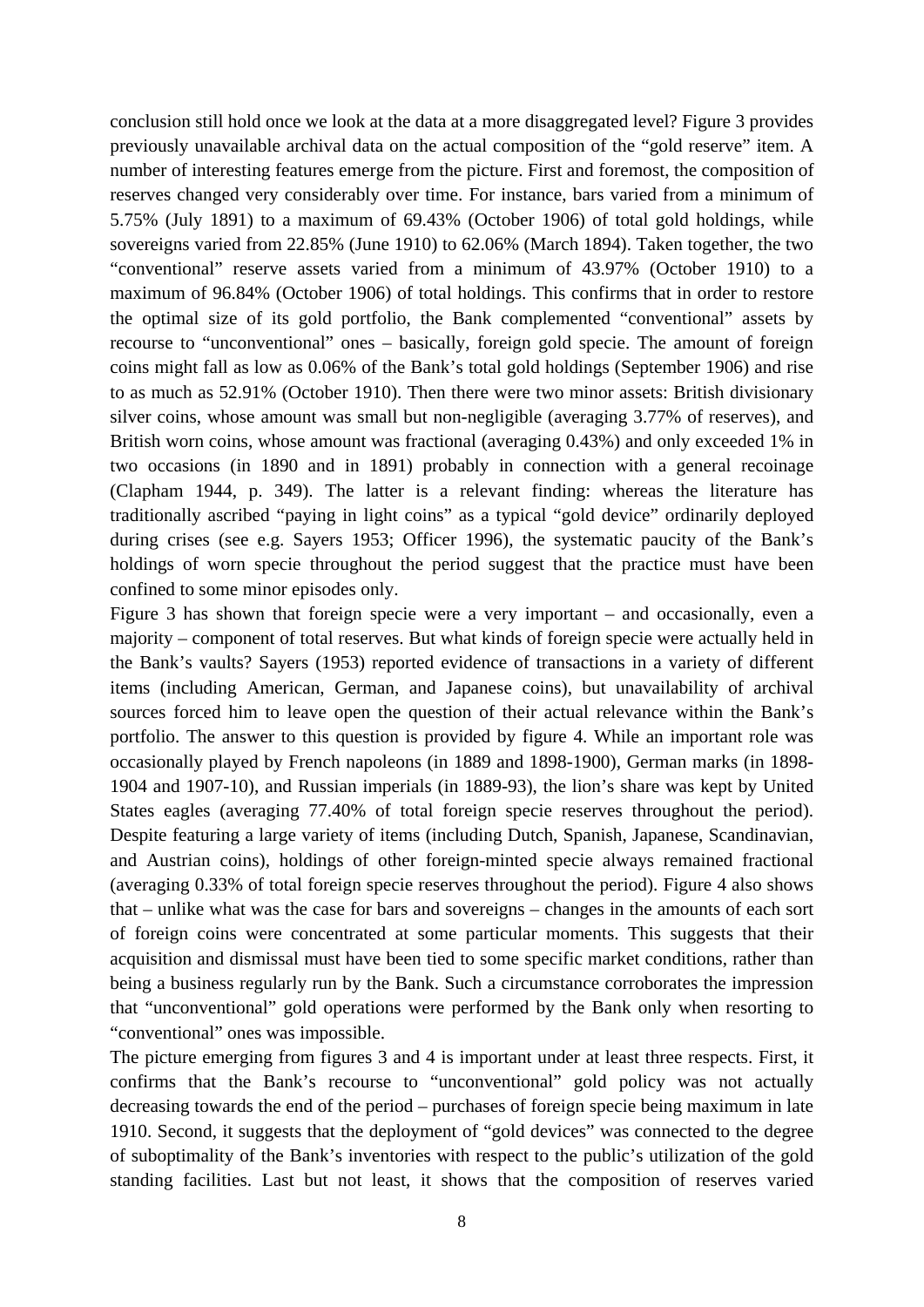extremely fast, so that an optimal position could be very quickly overturned. All this implies that the Bank's gold policies need to be studied at a disaggregated level in order to be properly understood.

#### Figures 3 and 4 about here

#### *3.3: Inventory Strategies, I: Quantity Policies*

Before studying the Bank of England's gold price policies into detail, it is expedient to start from another kind of gold inventory strategy – i.e., a quantity policy: the conversion of bars into British coins through minting at Tower Hill. This is interesting, as it confirms that the Bank's need to restore the optimality of its portfolio was a major driver of gold policies.

The duty of providing unlimited amounts of sovereigns on demand was rather onerous to the Bank. Because the London Mint was unwilling to precommit to precise delivery dates, customers were unable to compute precisely the loss of interest they might have to face. This circumstance made selling gold bars at the Bank's minimum bid price constantly more convenient than selling them to the Mint: therefore, the only purveyor of gold to Tower Hill happened to be Threadneedle Street itself (Ugolini 2012b). The result was that the Bank was the only supplier of sovereigns in the country, and had thus to sustain the whole pressure of demand for this item.

Figure 5 compares the net amounts of gold bars and sovereigns purchased by the Bank on demand of the public, as well as the amount of bars sent to the Mint. It shows that the Bank's position with respect to the public was very much asymmetric: the Old Lady systematically bought many more bars than it sold to the market, while at the same time it systematically sold many more British coins than it bought at its counters. The Bank earned a tiny profit on the operation (its bid price for bars never exceeded the Mint's bid price of £136.567 per kilogram of pure gold), but it also run the whole risk of being unable to match demand (by the public) with supply (by the Mint). As a result, the Bank was obliged to actively adjust to changes in the conditions of the gold market.

The Bank's minting policy strengthens the point that a crucial determinant of its gold policy was the necessity of keeping balanced inventories in order to meet its statutory obligations. Minting was a quantity policy, and as such it does not belong to the category of "gold devices". As the following section will be showing, however, price policies that are commonly dubbed as "devices" did actually respond to the same rationale.

#### Figure 5 about here

#### *3.4: Inventory Strategies, II: Price Policies*

Figure 6 compares the Bank's bid and ask prices for gold bars with its holdings of this item. It shows that the two prices were set independently of each other. The Bank adjusted the bid price when it wanted to impact the public's recourse to its "gold-buying standing facility", while it adjusted the ask price when it wanted to impact the public's recourse to its "goldselling standing facility". The two eventualities were not bound to happen at the same time. In order to encourage the public to sell bars to it, the Bank raised its bid price three times over the period of our concern (November 1890, May 1891, and November 1906); yet, these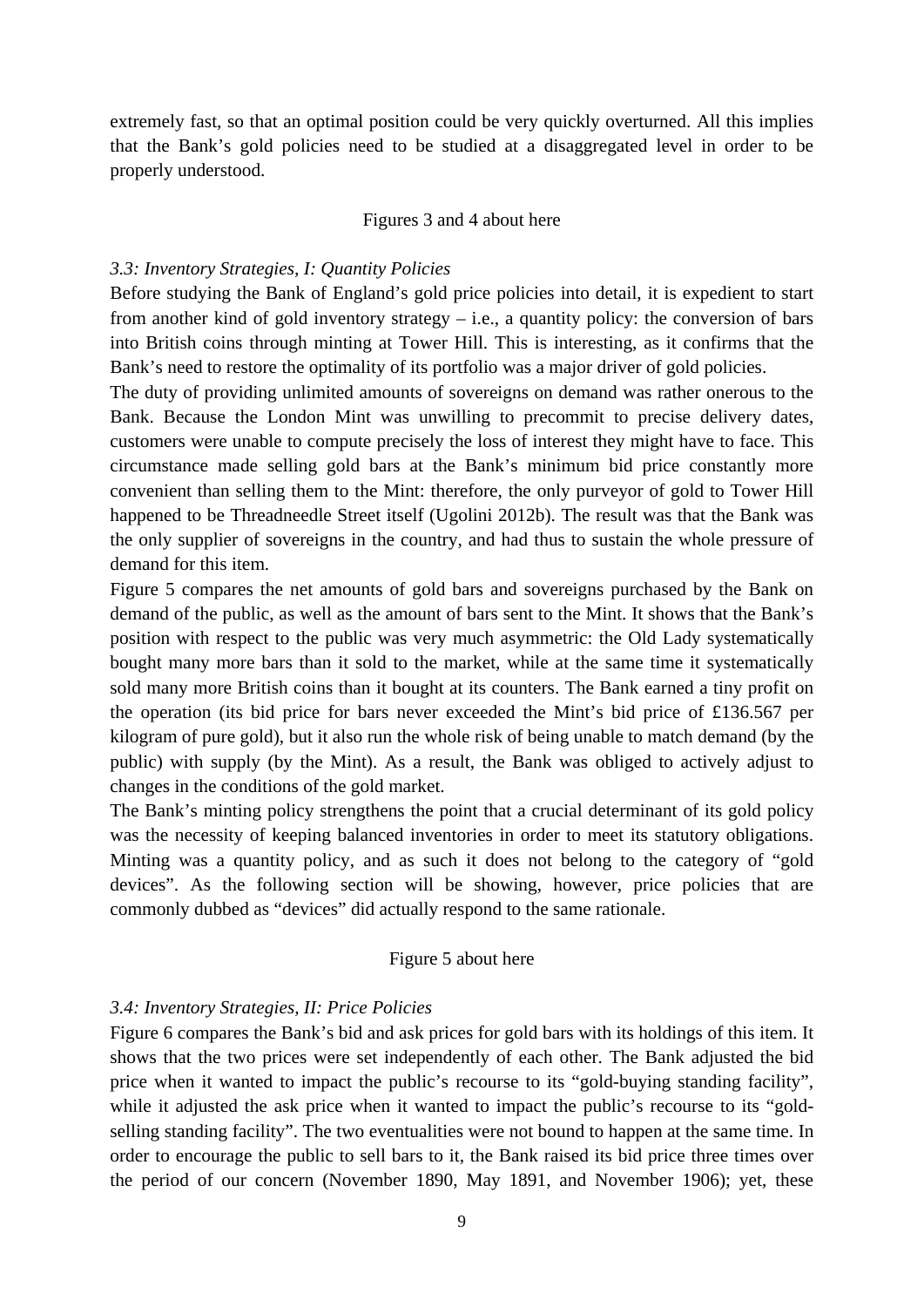moves did not coincide with the moments when the Bank raised its ask price in order to stop the public buying bars from it (August and October 1893, January and February 1896, September 1896, October 1897, and September 1906). For instance, after bar holdings collapsed to a record low in May 1891, the Bank attempted in vain to encourage use of its "gold-buying standing facility" (by raising the bar bid price), yet it did not need to discourage use of its "gold-selling standing facility" (by raising the bar ask price) as the public was not making use of it. It is interesting to notice that, in spite of its failure to make its bar bid price attractive to sellers, the Bank did not dare push it higher than £136.421, and preferred purchasing "unconventional" gold assets (see below). On the contrary, the Bank did not hesitate to push ask prices to much higher levels than the traditional ones on other occasions.

The Bank's behaviour with respect to "unconventional" gold assets is consistent with what has been observed so far. Figures 7, 8, and 9 compare the Bank's bid and ask prices and its holdings of (respectively) Russian imperials, French napoleons, and German marks. In all cases, the Bank changed rather vigorously bid and ask prices according to its needs to reshuffle gold inventories. In the above-mentioned episode of May 1891, the Bank reacted to a drain of "conventional" reserves by raising its bid price for foreign coins to very high levels (£136.715 for a kilogram of pure gold in foreign specie), which allowed it to refurbish its reserves with "unconventional" assets. At the same time, however, ask prices remained untouched. Ask prices were moved in other moments: raised when the Bank attempted to defend its inventories, lowered when it considered getting rid of them – see e.g. Russian imperial ask prices (figure 7), repeatedly increased in 1892 in order to protect the stock, and subsequently lowered in late 1894 in order to dismiss it. The case of the Bank's German mark policy in 1899-1900 – when "conventional" reserves were again being eroded – is illustrative (see figure 9). In late 1899, the Bank raised the mark bid price in order to attract sellers, while leaving its ask price untouched: as a result, the bid-ask spread shrank. When in early 1900 German specie started to flow in copiously, the Bank lowered its bid price in order to stop purchasing them at high price, but it also started raising its ask price in order to avoid losing its newly-acquired stock: as a result, the bid-ask spread widened considerably. This suggests that bid-ask spreads are not necessarily representative *per se*, and should henceforth handled with care.

Evidence provided in this section has confirmed that the Bank's need to manage its gold portfolio – by attracting "unconventional" assets when "conventional" ones were unavailable at viable prices, or by dismissing the former when the latter were plentiful – was at the root of its gold price policies. Recourse to "unconventional" gold items was had because the Bank faced serious constraints in setting its prices for "conventional" ones. As a matter of fact, the bid price for British coins could not be changed: the fact that their ask price was fixed by law impeded the Bank to set a higher bid price, because arbitrage opportunity would otherwise be created for the public. Similarly, the bid price for gold bars could not be raised above the Mint bid price, as this would have annihilated the – already meagre – profitability margins the Bank derived from its copious minting operations. As a result, if Threadneedle Street was willing to refurbish its total reserves *cœteris paribus* (i.e., without changing its monetary stance), it was obliged to rely on purchases of foreign specie – whose bid prices it could vary much more aggressively; the Bank would then dismiss these "unconventional" reserves by playing on ask prices when general conditions would have turned more favourable. On the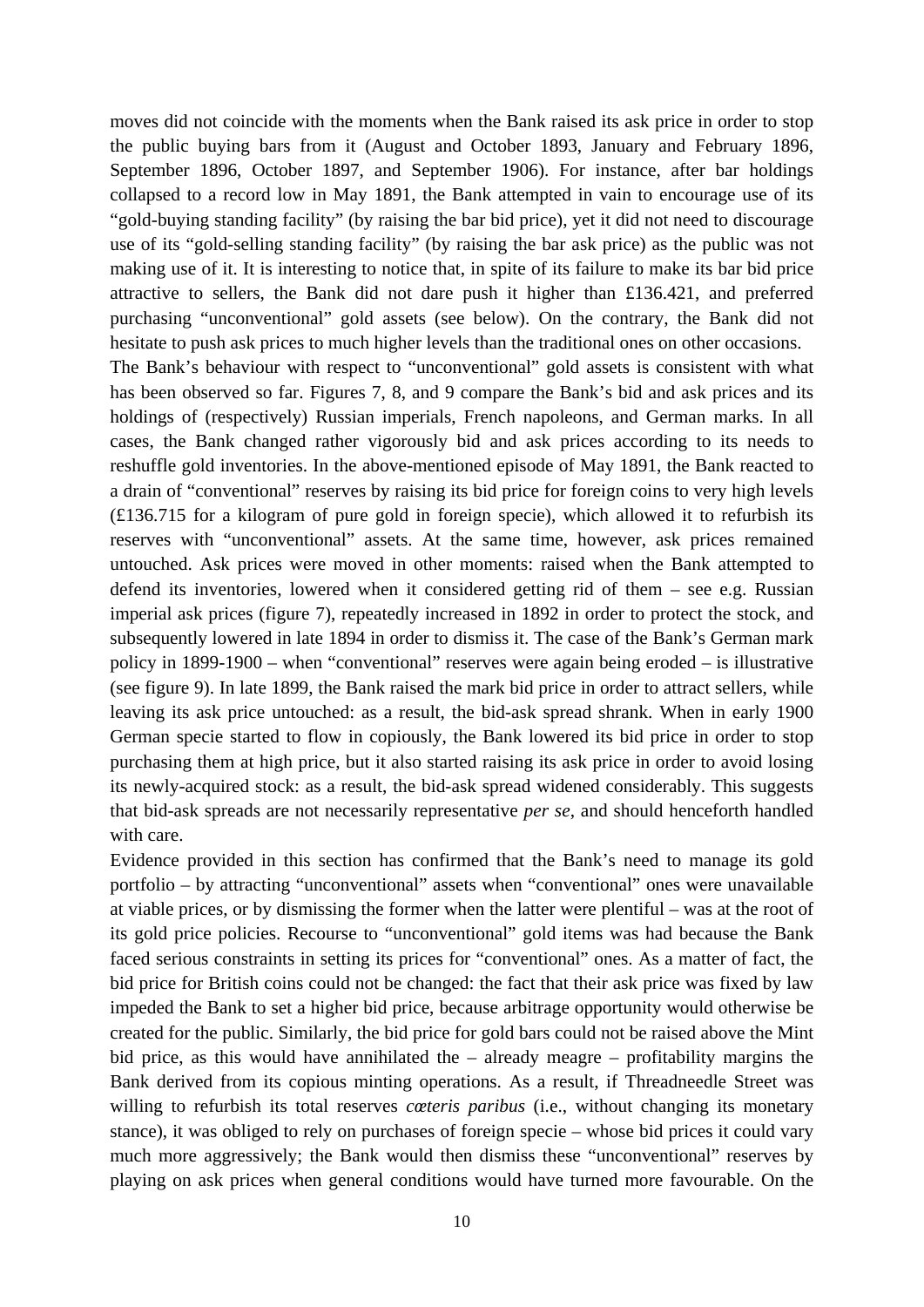whole, recourse to "unconventional" assets allowed the Bank to avoid losses in the conduct of its business as gold dealer.

#### Figures 6, 7, 8, and 9 about here

#### *3.5: From Inventory Strategies to Monetary Policy*

In what precedes, gold inventory strategies have been studied under the assumption of no changes to the monetary stance. Yet the attractiveness of the Bank of England's "gold standing facilities" to foreign agents depended on exchange rates, which – in turn – were influenced by the Bank's discount rate. By replacing gold inventory strategies into the context of monetary policy, this section will connect the microeconomic analysis conducted so far to the macroeconomic literature. This will be done by focusing on the Bank's action on the most important "unconventional" reserve asset – i.e., United States gold eagles.

As the previous section has pointed out, when the Bank changed its bid or ask prices for a given sort of foreign coins, it did so with the aim of impacting recourse to its two "standing facilities" for that particular quality of gold. By raising/lowering the bid price, the Bank made its facility more/less attractive to foreign holders of that asset: in other words, the Bank lowered/raised the gold specie import point with respect to the issuing country of that coin (i.e., the upper bound of the exchange rate band, beyond which taking coins out of that country's circulation and selling them to Threadneedle Street would become a profitable operation). In an analogous way, by raising/lowering its ask price for that item, the Bank lowered/raised the gold specie export point with respect to that country (i.e., the lower bound of the exchange rate band, beyond which buying coins from the Bank and putting them in that country's circulation would become a profitable operation)<sup>11</sup>. Thanks to Officer's (1996, pp. 124-30) dataset on the costs of gold shipments between London and New York<sup>12</sup>, it is possible to reconstruct precisely the margins of the exchange rate band beyond which arbitrage between the Bank of England's vaults and United States circulation was supposed to become profitable – and hence flows of American coins were supposed to occur between the two places. This is done in figure 10, which also gives the size of the Bank's gold eagle holdings.

The picture shows that the Bank actively – and effectively – implemented price policies in order to rebalance its inventory of this "unconventional" reserve asset. For instance, in the aftermath of the Baring crisis (spring 1891), the Bank aggressively lowered the eagle import point in order to have American coins sold to its buying facility; when in August sterling depreciated substantially and the selling facility became active, the Bank lowered the eagle export point to avoid further drains. But price policies did not always have a "bullionist" aim. For instance, in September 1896 the Bank raised the export point up to the exchange rate level in order to dismiss some of its eagle inventories; and in April 1900, it raised the import point beyond the exchange rate level precisely to avoid attracting further American coins. On the

 $11$  This description implies that the pound is the base currency and the foreign country's monetary unit is the term currency – which is consistent with coeval habits, as well as with the way figure 10 is constructed. 12 In using Officer's (1996) data, his own assumption that transaction costs were the same for bars and coins is

also taken as valid.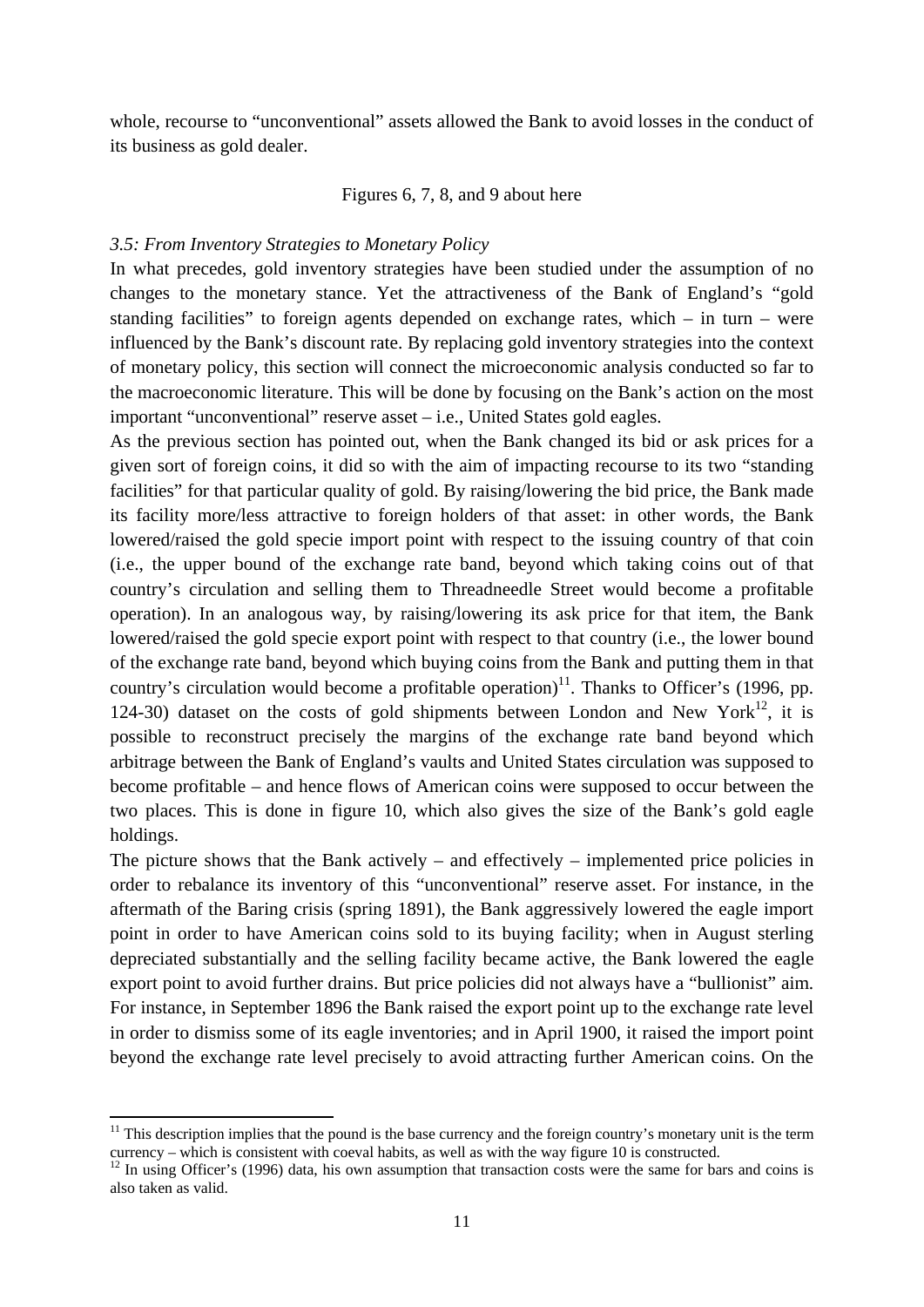whole, the Bank played with gold points not in order to subvert the "rules of the game", but in order to facilitate the working of the world gold market.

This is confirmed by another important finding emerging from figure 10: the Bank implemented gold price policies in order to take profit from the exchange rate's proximity to one of the gold points, not in order to influence its path. As a matter of fact, the position of the exchange rate was supposed to be influenced by the Bank's monetary stance; by contrast, "gold devices" were supposed to be "surgical" interventions enacted on the very margin of the band. This finding is corroborated by figure 11, which puts the number of gold price changes *vis-à-vis* the number of official discount rate changes implemented by the Bank. The picture shows that gold price policy was mostly implemented in concurrence with modifications of the monetary stance: while the policy became decidedly more focused in the 1900s with respect to the 1890s – hence, probably, Sayers's (1953) impression that it was losing importance towards the end of the period –, it actually continued to be deployed quite actively in times of disturbances. This allows to conclude that "gold devices" were not a *substitute*, but a *complement* to orthodox interest rate policy. On the one hand, changes in the official discount rate had the task to drive the exchange rate in the region surrounding the gold points; on the other hand, marginal interventions on gold prices had the task to make the move fully effective – and that, without additional negative externalities having to be engendered by the adoption of a more extreme monetary stance. Under this respect, "gold devices" may be seen as the very refined tools of a mature central bank's policymaking, rather than as the relics of an archaic monetary era.

Figures 10 and 11 about here

#### **4. Conclusions**

This paper has proposed a reassessment of the traditional literature on "gold devices" under the classical gold standard. By focusing on the microfoundations of the Bank of England's gold price policies in the period 1889-1910, it has shown that such policies were the natural outcome of the Bank's role as world gold market-maker. At a time when the international monetary system was consolidating as a full gold *coinage* standard – to borrow Scammell's (1965, pp. 32-3) expression –, the Bank became more and more involved in dealing in "unconventional" gold assets (as foreign coins used to be) in order to gain more flexibility in the carrying-out of its duties<sup>13</sup>. As a result, the Bank's price policies may be interpreted as the inventory strategies put in place by the gold market-maker in order to rebalance its gold portfolio. The analysis illustrates the potential of adopting a microstructural approach to the study of monetary policy implementation: central banks can be suitably seen as money

<sup>&</sup>lt;sup>13</sup> In the light of this, the dissimilarities between the workings of the prewar gold standard that of the and interwar ones – in which gold coins were no longer in circulation – cannot be overemphasized: as a matter of fact, the two systems were built on completely different microfoundations. Future research might want to investigate what role this may have played in determining the higher degree of dysfunctionality displayed by the "restored" gold standard with respect to the "original" one.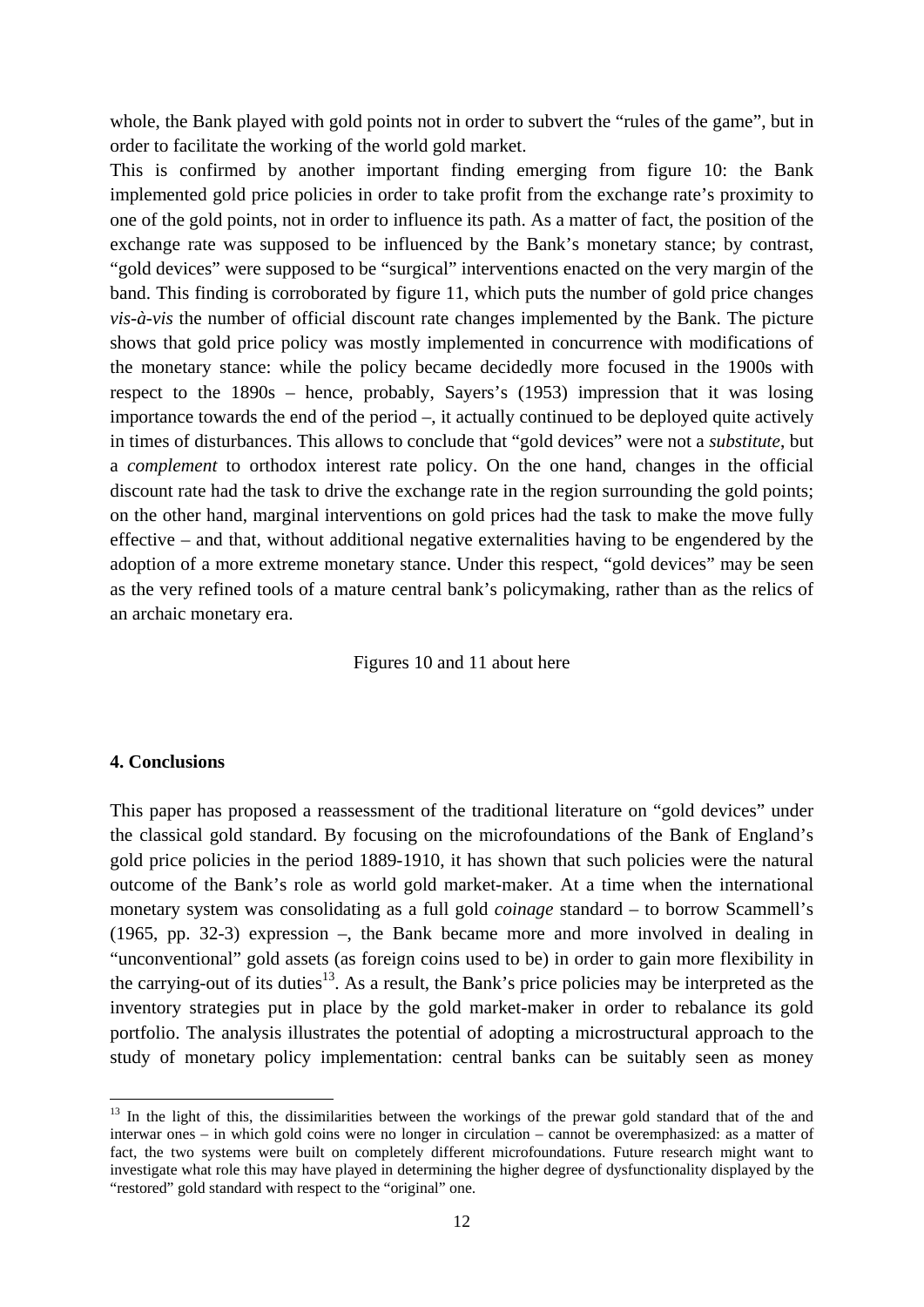market-makers, and the price of accessing their standing facilities can be conveniently interpreted as bid and ask prices. This useful approach – which has only recently started to gain some ground (see e.g. Mehrling 2010) – appears to be a promising avenue for future research.

Contrary to what the literature has unanimously maintained following Sayers (1953), this paper has shown that "gold devices" were not implemented by the Bank as a substitute, but as a complement to interest rate policy. The term "gold devices" is hence a somewhat misleading wording: gold price policy was not a violation of some alleged gold standard rule, but a way for smoothing international adjustment (via gold arbitrage) without extreme interest rate and exchange rate volatility being engendered within the system. These findings imply that we should perhaps rethink the way to measure efficiency under the gold standard. For decades, scholars have assumed that lack of gold flows was the indicator of central banks' success in smoothing international adjustment within the system (see e.g. Morgenstern 1959; Officer 1996; Canjels et al. 2004). The evidence presented here points to a different direction: the Bank of England actually smoothed international adjustment by *provoking*, not by *avoiding* the occurrence of gold flows. The textbook adjustment mechanism under the gold standard implied the continuous melting and re-minting of gold coins; the transaction costs implied by such operations *widened* the gold points. By buying and selling foreign coins without requiring their conversion into other gold items, the Bank *shrank* the gold points: as a result, foreign exchange volatility – as well as interest rate volatility – were actually *reduced* by the Bank's inducement of gold flows. How to re-evaluate the system's actual efficiency in the light of these findings is a question left open for future research.

This paper has also provided evidence on the structure of the London gold market at the time of its international heyday. It has unveiled the existence of a sort of "consubstantiality" between the market and the Bank: the former prospered thanks to the availability of the latter's facilities, while the latter's action was considerably eased by the centrality of the former. The ensuing virtuous circle – which made the London gold market's world primacy unassailable by competitors – must have played a considerable role in securing sterling's unrivalled pre-eminence among international currencies under the classical gold standard. Not everything was rosy, though, in the decades leading to the First World War. The substantial increase in the Bank's ask prices for all gold items since the Boer War is evidence of mounting difficulties in the management of the market. The ensuing rise in the costs of accessing the Bank's facility started to threaten the position of the Old Lady as the only gold market-maker in London: maybe in view of the rising profitability margins of the golddealing business, plans were made by commercial banks for the creation of an alternative source of bullion than the Bank (the "Gold Pool"). These were signs of increasing fragility of the system as the final crisis of 1914 was approaching. This was no mystery to contemporary observers: after all, everybody knew that the system was growing less and less manageable behind the veil of a – maybe too much – "thin film of gold" (De Cecco 1974).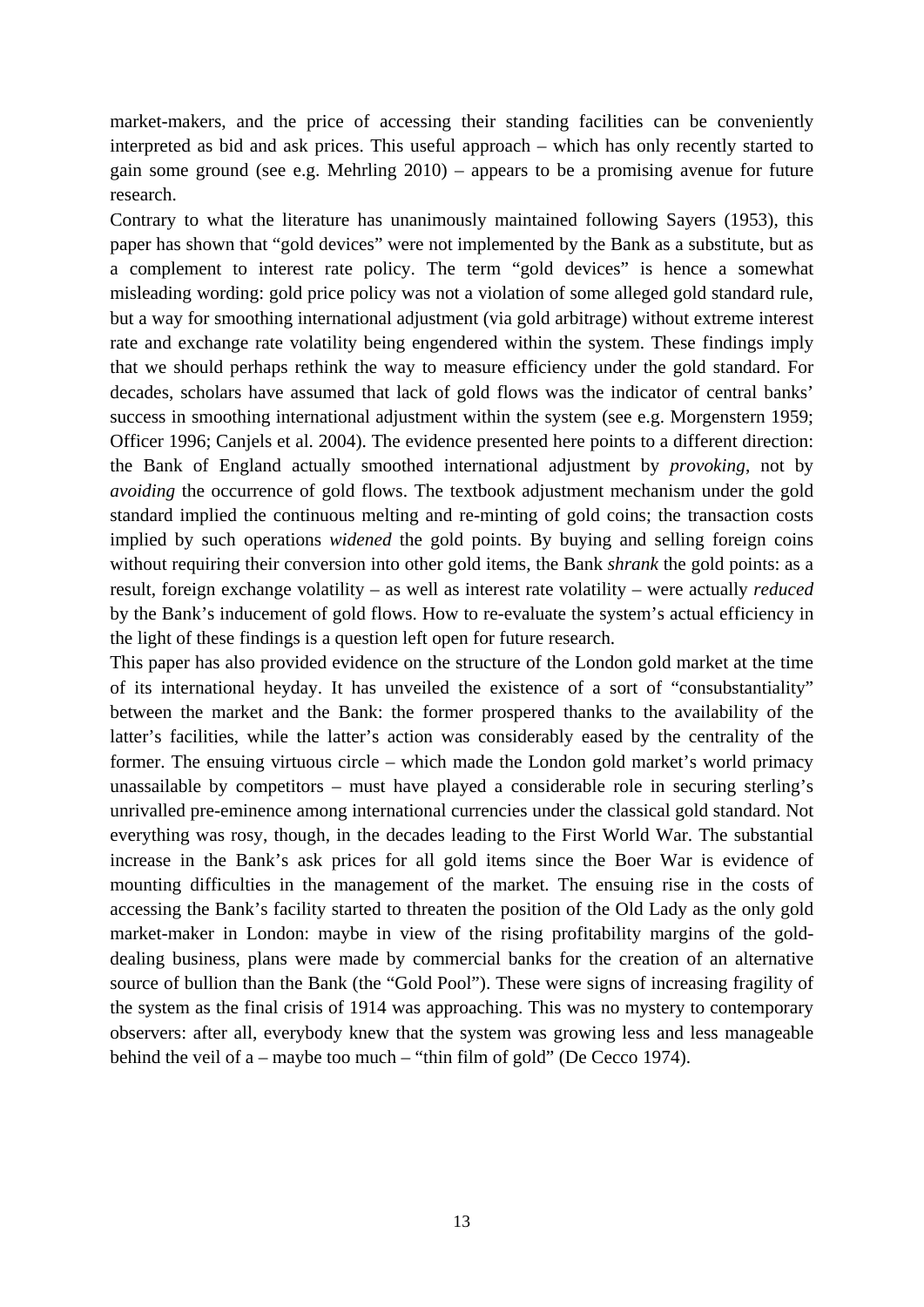#### **Archival Sources**

Bank of England Archive C1/37-58 (*Daily Accounts of the Deputy Governor*, 1889-1910).

#### **References**

- Biais, Bruno, Larry Glosten, and Chester Spatt (2005), "Market Microstructure: A Survey of Microfoundations, Empirical Results, and Policy Implications", Journal of Financial Markets, 8:2, pp. 217-64.
- Canjels, Eugene, Gauri Prakash-Canjels, and Alan M. Taylor (2004), "Measuring Market Integration: Foreign Exchange Arbitrage and the Gold Standard 1879-1913", Review of Economics and Statistics, 86:4, pp. 868-82.
- Clapham, John (1944), *The Bank of England: A History*, II, Cambridge: Cambridge University Press.
- Contamin, Rémy (2003), "Interdépendances financières et dilemme de politique monétaire: la Banque de France entre 1880 et 1913", Revue Économique, 54:1, pp. 157-80.
- De Cecco, Marcello (1974), *Money and Empire: The International Gold Standard 1890-1914*, Oxford: Blackwell.
- Fetter, Frank W. (1965), *Development of British Monetary Orthodoxy 1797-1875*, Cambridge (Mass.): Harvard University Press.
- Gallarotti, Giulio M. (1995), *The Anatomy of an International Monetary Regime: The Classical Gold Standard 1880-1914*, Oxford: Oxford University Press.
- Goschen, George J. (1864), *The Theory of the Foreign Exchanges*, 4<sup>th</sup> ed., London: Effingham Wilson.
- Green, Timothy (1968), *The World of Gold*, London: Michael Joseph.
- Jobst, Clemens (2007), *Trois études en histoire bancaire et financière au XIXe siècle*, unpublished PhD dissertation, Paris: Sciences Po Paris.
- Mehrling, Perry (2010), *The New Lombard Street: How the Fed Became the Dealer of Last Resort*, Princeton: Princeton University Press.
- Morgenstern, Oskar (1959), *International Financial Transactions and Business Cycles*, Princeton: Princeton University Press.
- Officer, Lawrence H. (1996), *Between the Dollar-Sterling Gold Points: Exchange Rates, Parity, and Market Behaviour*, Cambridge: Cambridge University Press.
- Sayers, Richard S. (1953), "The Bank in the Gold Market 1890-1914", in Thomas S. Ashton and id. (eds), *Papers in English Monetary History*, Oxford: Clarendon Press, pp. 132-50 [reprint of chapter 4 of Richard S. Sayers (1936), *Bank of England Operations 1890-1914*, London: King, pp. 71-101].
- Sayers, Richard S. (1976), *The Bank of England 1891-1944*, I, Cambridge: Cambridge University Press.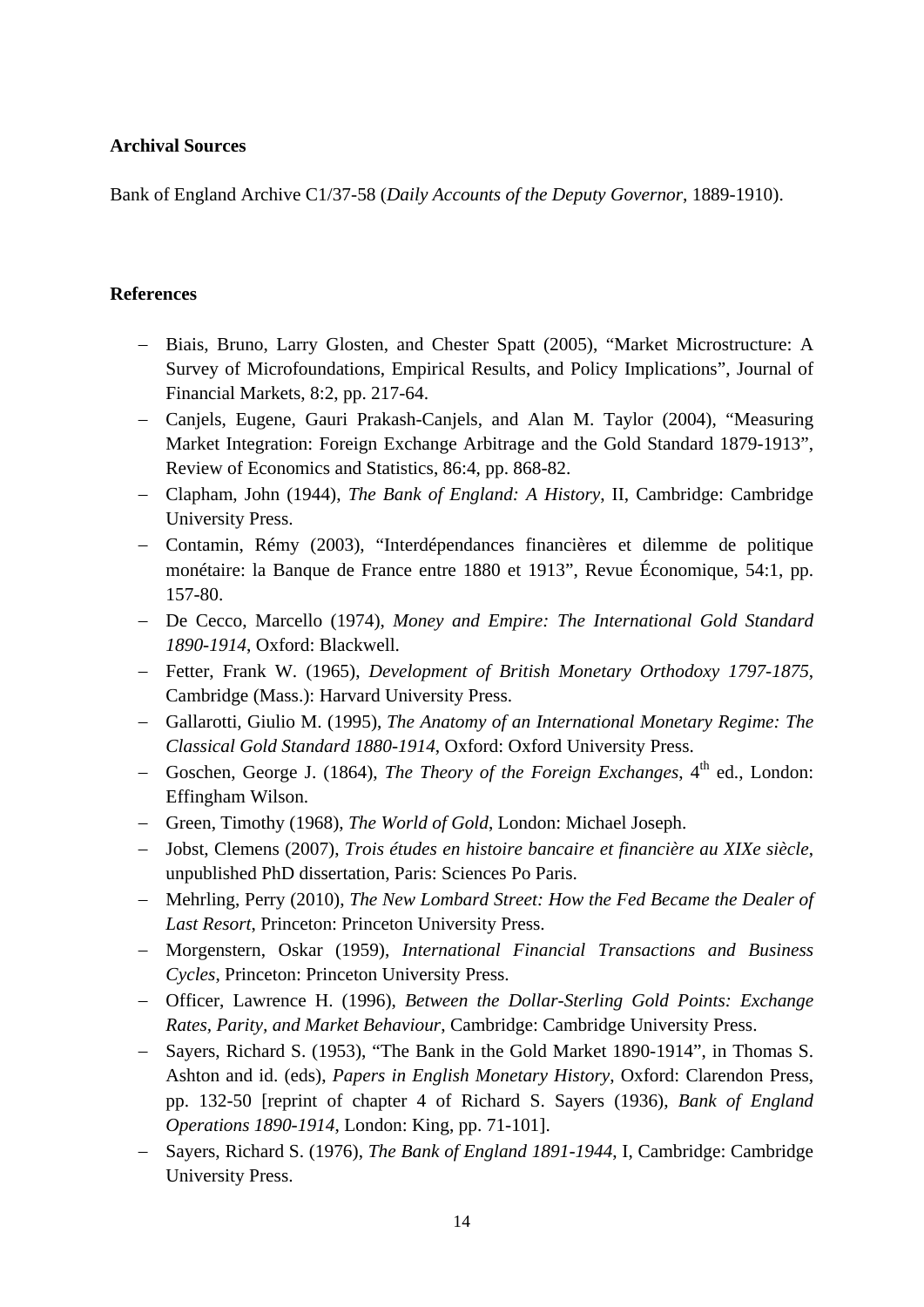- Scammell, William M. (1965), "The Working of the Gold Standard", Bulletin of Economic Research, 17, pp. 32-45.
- Seyd, Ernest (1868), *Bullion and Foreign Exchanges, Theoretically and Practically Considered*, London: Effingham Wilson.
- Stoll, Hans R. (1978), "The Supply of Dealer Services in Securities Markets", Journal of Finance, 33:4, pp. 1133-51.
- *The Economist*, 1889-1910.
- Ugolini, Stefano (2012a), "The Origins of Foreign Exchange Policy: The National Bank of Belgium and the Quest for Monetary Independence in the 1850s", European Review of Economic History, 16:1, 2012, pp. 51-73.
- Ugolini, Stefano (2012b), "The Structure of the World Bullion Market at the Time of the Emergence of the Classical Gold Standard: New Evidence 1864-1876", in Georges Depeyrot (ed.), *Documents and Studies on 19th-Century Monetary History: Money and Economies during the 19th Century (from Europe to Asia),* Wetteren: Moneta, 2012, pp. 187-206.
- Ugolini, Stefano (2012c), "Bank of England Operations Reloaded: Monetary Policy Implementation in Britain at the Heyday of the Classical Gold Standard 1889-1910", working paper.
- Van Helten, Jean-Jacques (1982), "Empire and High Finance: South Africa and the International Gold Standard 1890-1914", Journal of African History, 23:4, pp. 529-48.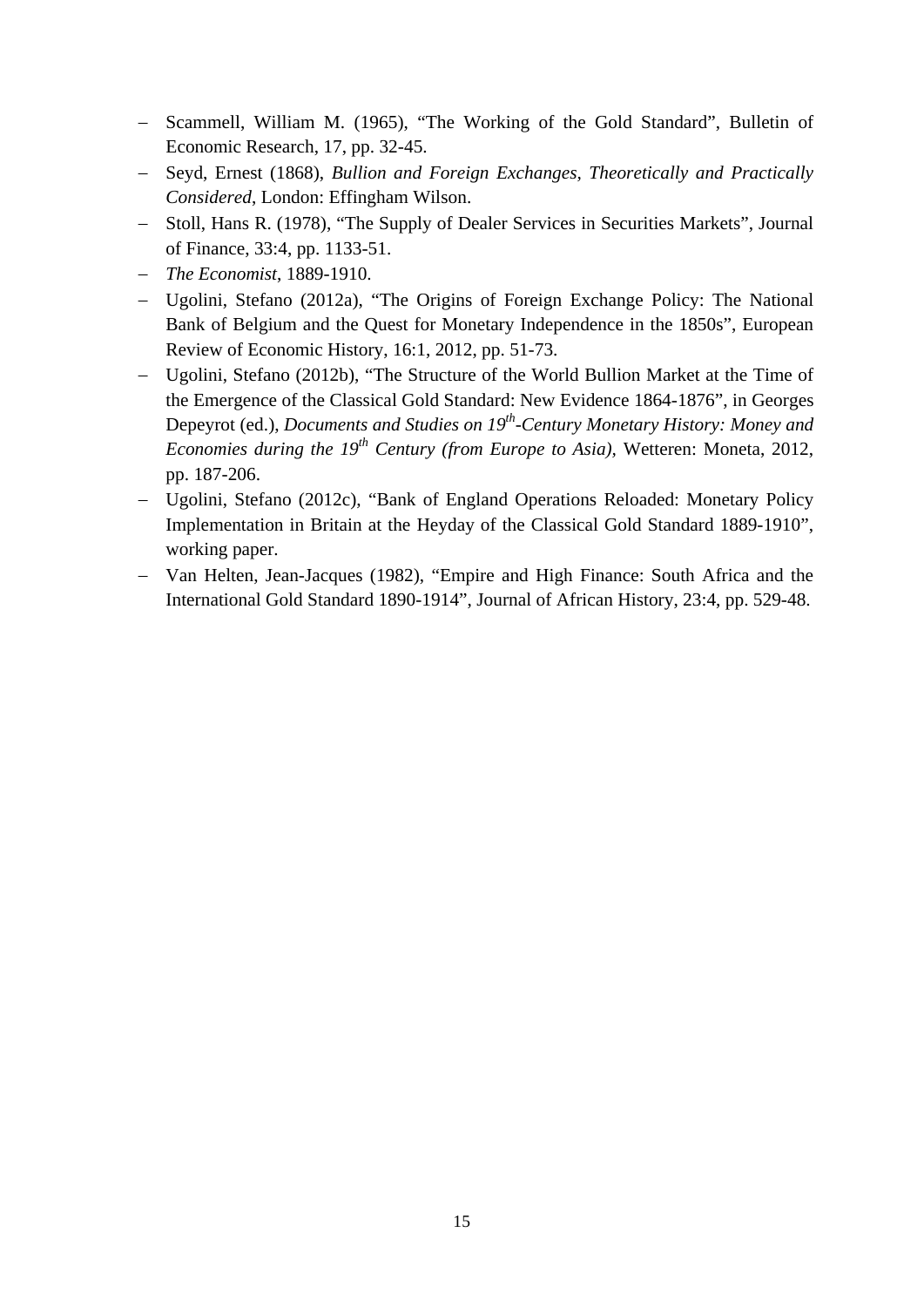#### **Figures**



Figure 1: Range of prices fixed by the Bank of England for one kilogram of pure gold (in pounds). Source: author's database.



Figure 2: Width of the range of all gold prices (in percentage, left scale) and total gold reserves (in million pounds, right scale). Source: author's database.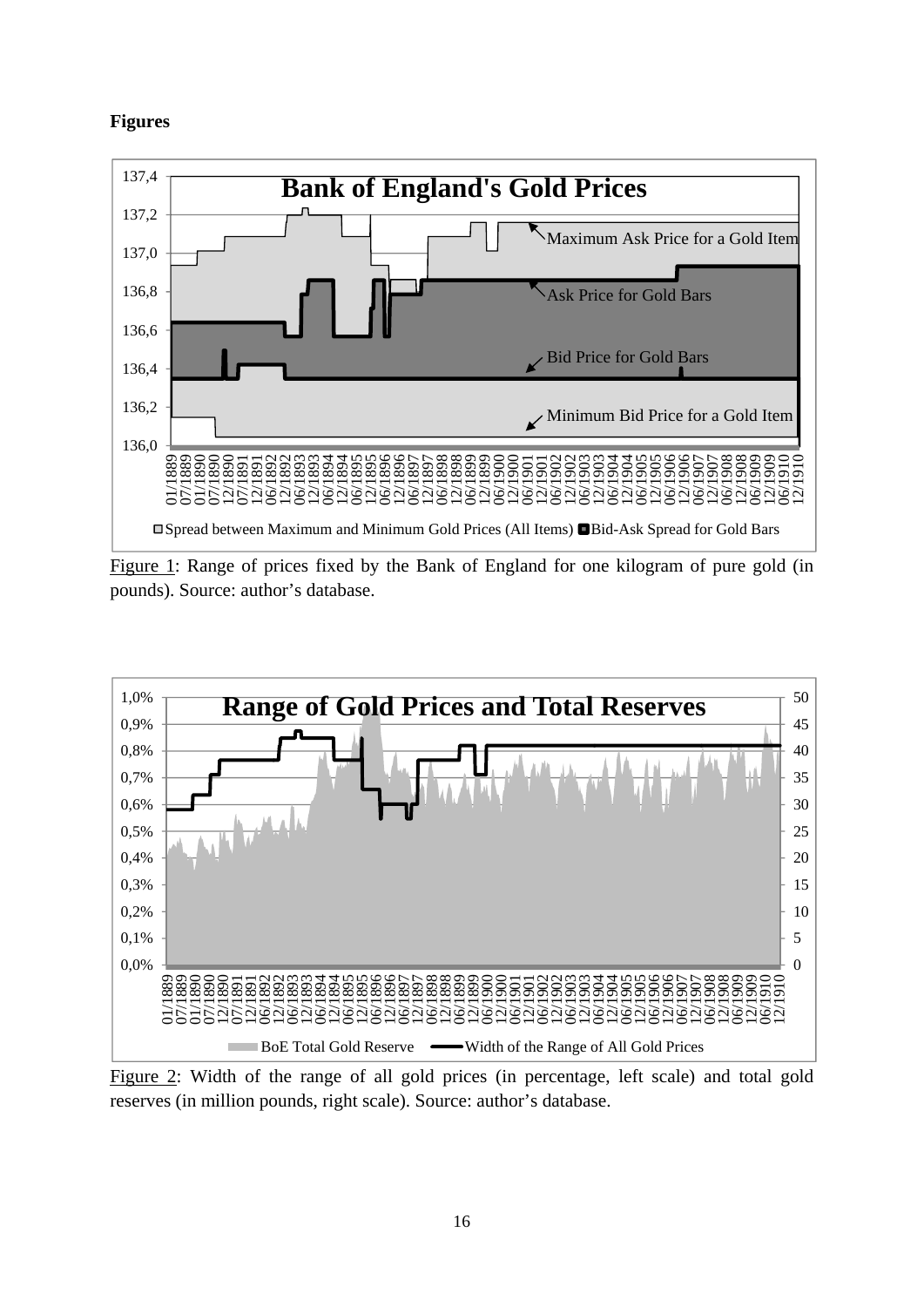

Figure 3: Composition of Bank of England gold reserves, by kind of asset (in percentage). Source: author's database.



Figure 4: Composition of Bank of England's foreign gold coin reserves (in million pounds). Source: author's database.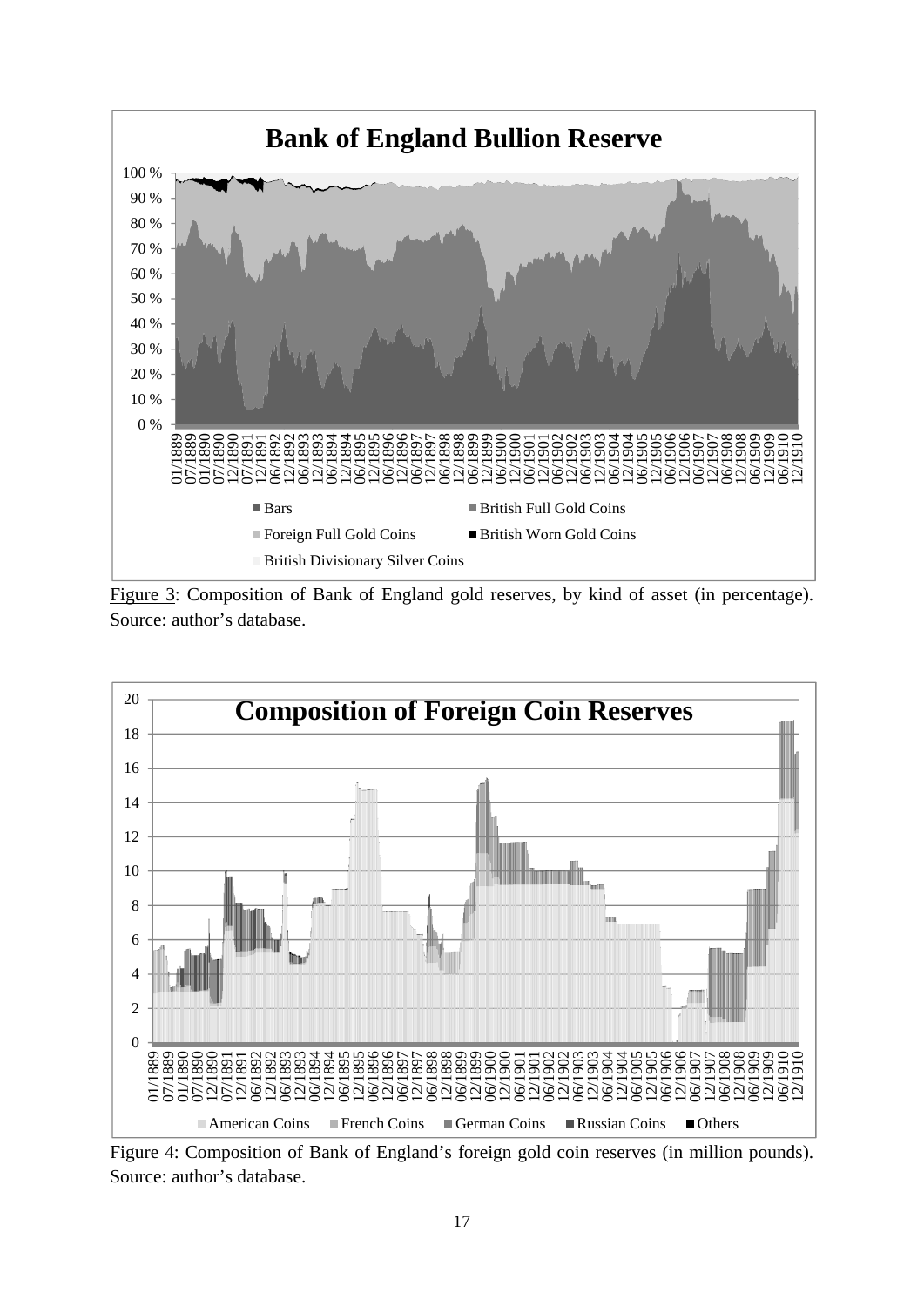

Figure 5: Bank of England's net purchases of gold bars and British coins to the public, and gold minted by the Bank (in million pounds). Source: author's database.



Figure 6: Bank of England's holdings of gold bars (in million pounds, right scale) and Bank bid-ask prices for a kilogram of fine gold in the shape of bars (in pounds, left scale). Source: author's database.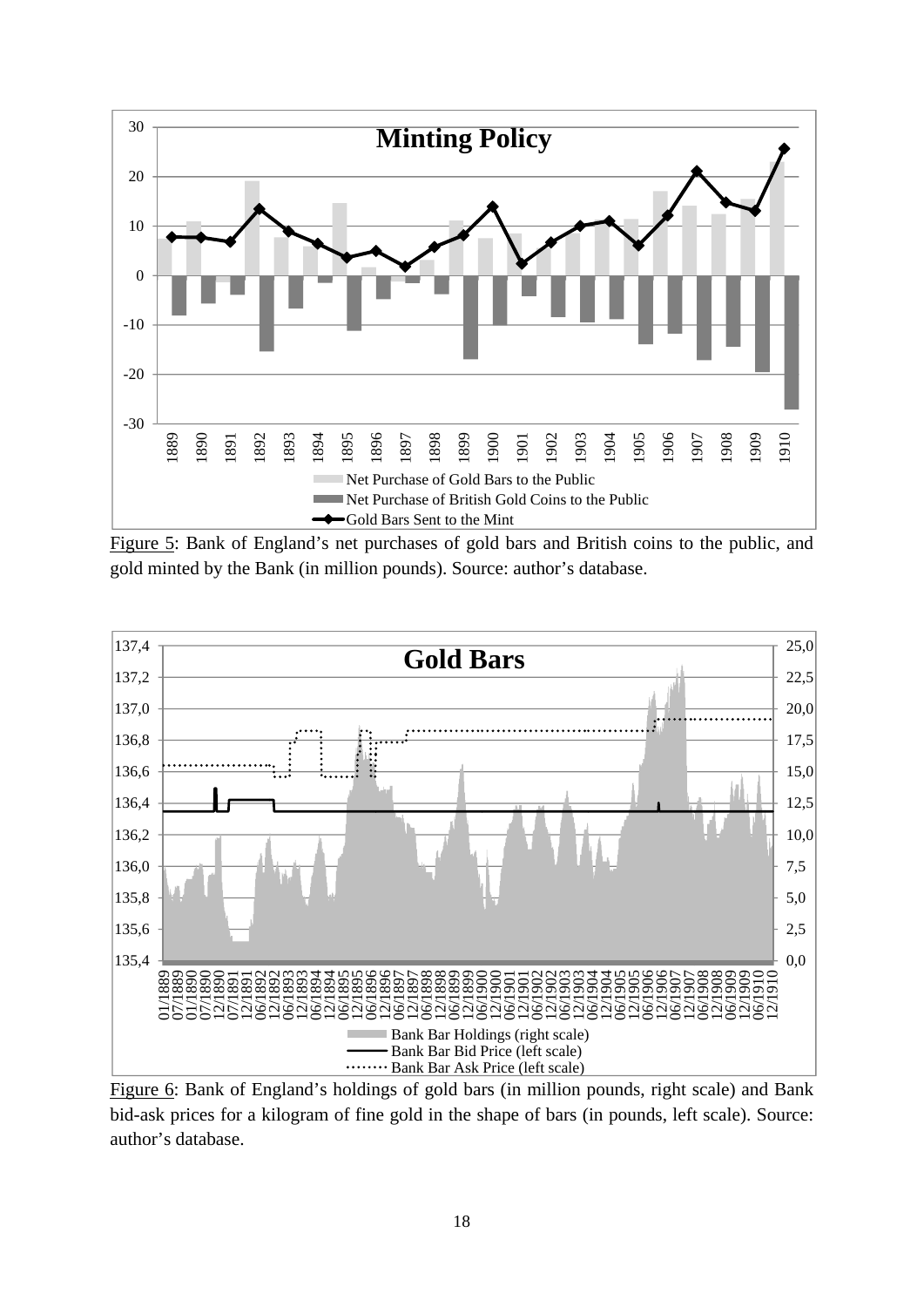

Figure 7: Bank of England's holdings of Russian imperials (in million pounds, right scale) and Bank bid-ask prices for a kilogram of fine gold in the shape of Russian imperials (in pounds, left scale). Source: author's database.



Figure 8: Bank of England's holdings of French napoleons (in million pounds, right scale) and Bank bid-ask prices for a kilogram of fine gold in the shape of French napoleons (in pounds, left scale). Source: author's database.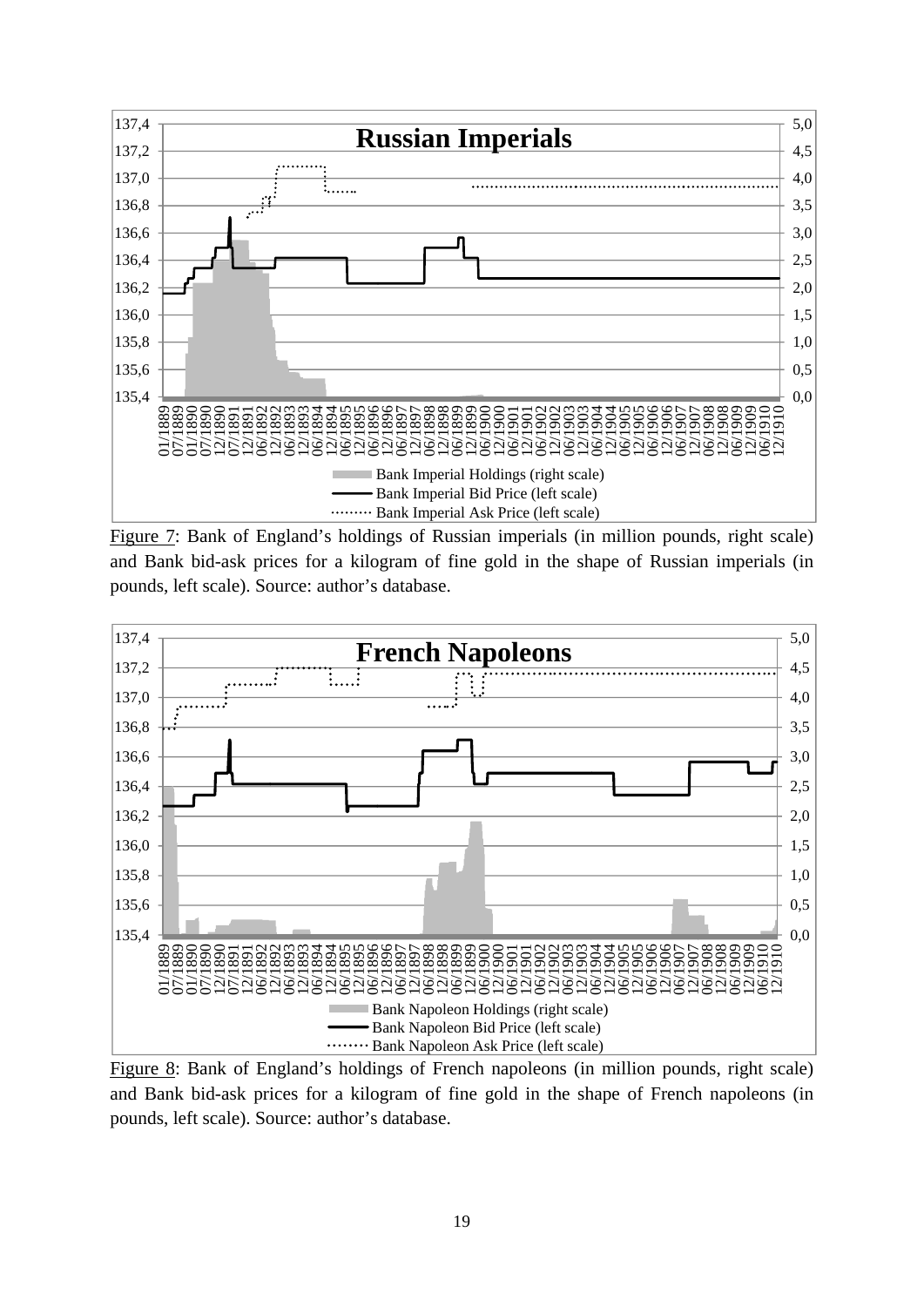

Figure 9: Bank of England's holdings of German gold marks (in million pounds, right scale) and Bank bid-ask prices for a kilogram of fine gold in the shape of German marks (in pounds, left scale). Source: author's database.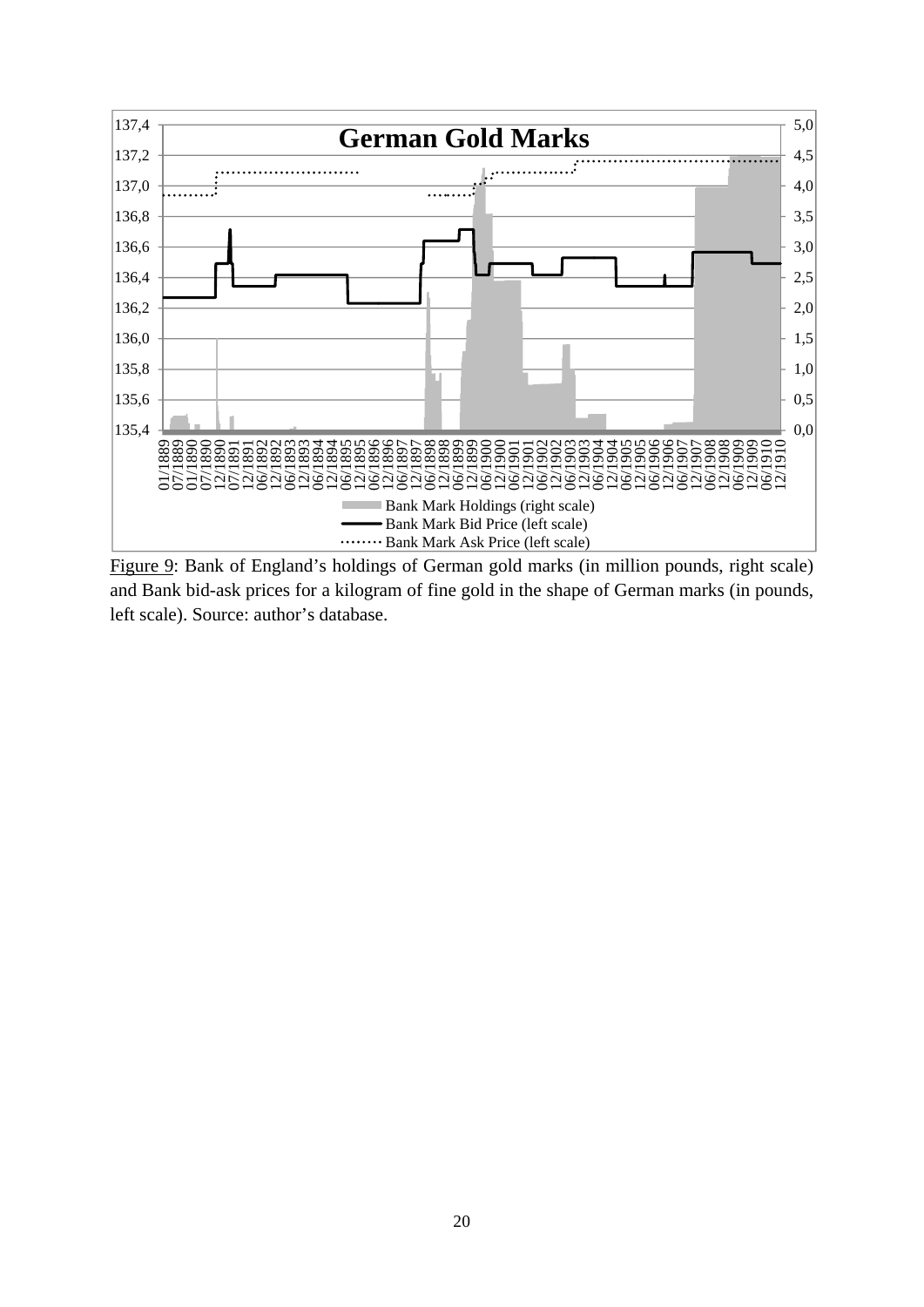

Figure 10: Dollar/sterling exchange rate and gold eagle import/export points (in U.S. dollars, left scale) *vis-à-vis* the Bank of England's holdings of American eagles (in million pounds, right scale). Sources: exchange rate from *The Economist* (1889-1910); transaction costs from Officer (1996, pp. 124-30); Bank's eagle bid and ask prices and eagle holdings from author's database.